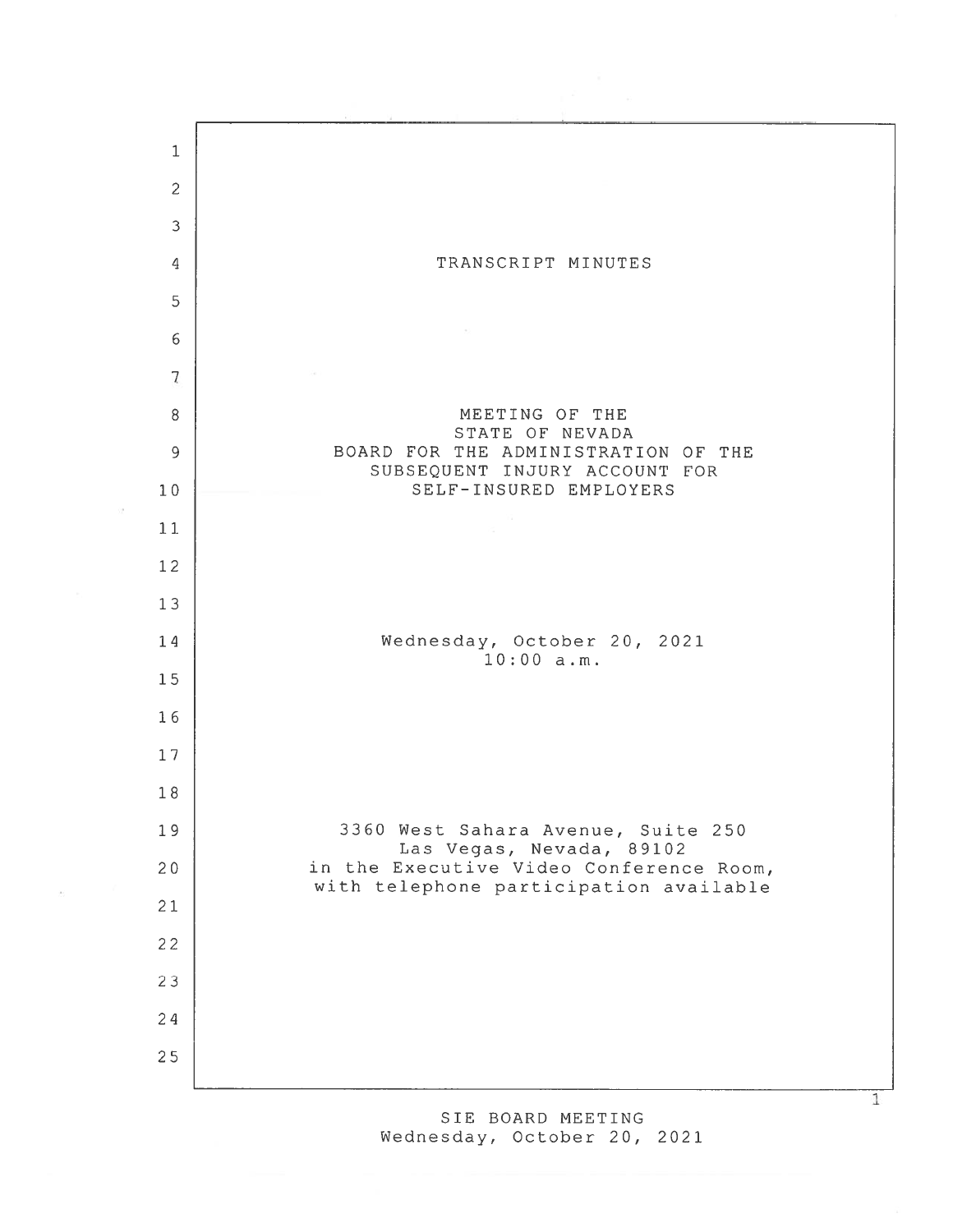1 APPEARANCES 2 3 For the Board: 4 Cecilia Meyer Board Chair, Board Member 5 Sharolyn Wilson 6 Board Member 7 Wendy Lang Board Member 8 Michele Washington 9 Board Member 10 Leeann Caires Board Member 11 Karissa Neff 12 Senior Deputy Attorney General Board Counsel 13 14 For the Division of Industrial Relations: 15 Christopher A. Eccies, Esq. Counsel for DIR 16 17 For the Administrator of the DIR: 18 Ana Aranda Compliance Audit Investigator 19 Division of Industrial Relations Workers' Compensation Section 20 21 Also Present: 22 | Kim Price, Esq. (phone) Lewis Brisbois Bisgaard & Smith 23 24 25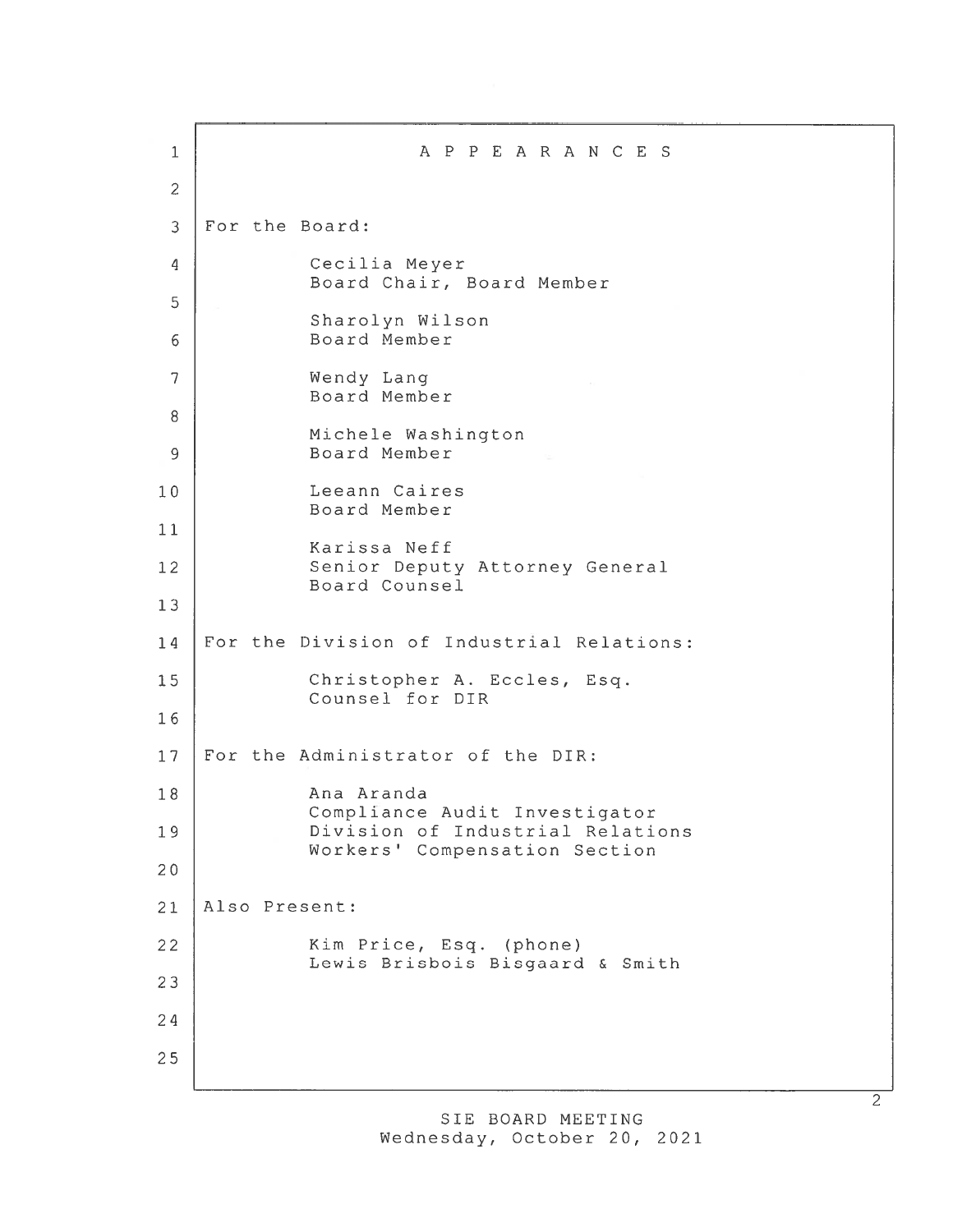| 1              |       | INDEX                                                                                                                                                |        |
|----------------|-------|------------------------------------------------------------------------------------------------------------------------------------------------------|--------|
| $\overline{2}$ |       |                                                                                                                                                      |        |
| 3              | ITEM  |                                                                                                                                                      | PAGE   |
| 4              | 1.    | Roll Call                                                                                                                                            | 5      |
| 5              | $2$ . | Public Comment                                                                                                                                       | 5      |
| 6              | $3$ . | Election of Chair and Vice-Chair of the Board<br>For Possible Action                                                                                 | 6      |
| 7<br>8         | 4.    | Approval of Agenda<br>For Possible Action                                                                                                            | $\tau$ |
| 9              | $5$ . | Approval of Minutes for August 18, 2021<br>For Possible Action                                                                                       | 8      |
| 10<br>11       | 6.    | Action on a Recommendation of the Administrator<br>of the Division of Industrial Relations for                                                       |        |
| 12             |       | Approval of the following request (s) for<br>reimbursement from the Subsequent Injury Account<br>for Self-Insured Employers.                         |        |
| 13<br>14<br>15 |       | 16D34G941702<br>$a$ .<br>Las Vegas Metropolitan Police Dep't<br>For Possible Action                                                                  | 10     |
| 16<br>17       |       | 18D34F895559<br>b.<br>Las Vegas Metropolitan Police Dep't<br>For Possible Action                                                                     | 18     |
| 18             | 7.    | Action on a Recommendation of the Administrator<br>of the Division of Industrial Relations for<br>Approval of the following supplemental request (s) |        |
| 19             |       | for reimbursement from the Subsequent Injury<br>Account for Self-Insured Employers.                                                                  |        |
| 20             |       | $0583 - WC - 180000200$<br>a.                                                                                                                        |        |
| 21             |       | University Medical Center<br>For Possible Action                                                                                                     | 28     |
| 22             |       | 14G28Y02217<br>b.                                                                                                                                    |        |
| 23             |       | NV Energy<br>For Possible Action                                                                                                                     | 30     |
| 24             |       |                                                                                                                                                      |        |
| 25             |       |                                                                                                                                                      |        |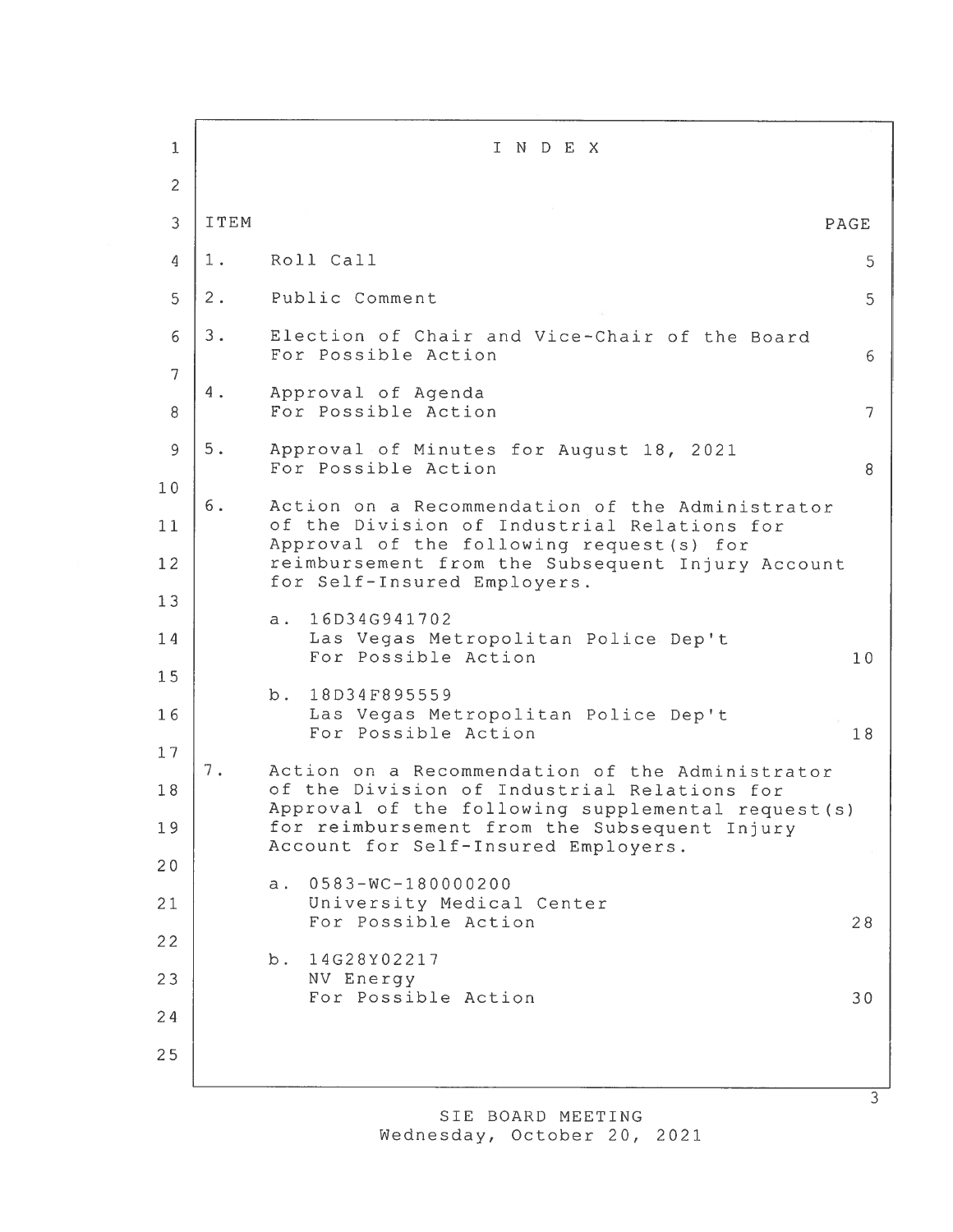| $\mathbf{1}$          |       | $C$ .                                                                                          | 19515F899624<br>NV System of Higher Education                                                      |    |
|-----------------------|-------|------------------------------------------------------------------------------------------------|----------------------------------------------------------------------------------------------------|----|
| $\mathbf{2}$          |       |                                                                                                | For Possible Action                                                                                | 36 |
| $\overline{3}$        | $8$ . |                                                                                                | Additional Items:                                                                                  |    |
| 4                     |       |                                                                                                | a. General Matters of Concern to Board Members<br>Regarding Matters Not Appearing on the<br>Agenda |    |
| 5                     |       |                                                                                                |                                                                                                    | 39 |
| 6                     |       |                                                                                                | b. Old and New Business                                                                            | 39 |
| $\overline{7}$        |       |                                                                                                | c. Schedule of Next Meeting. The following<br>dates have been scheduled in advance but are         |    |
| $\, 8$<br>$\mathsf 9$ |       | subject to change at any time: November 17,<br>2021, December 15, 2021.<br>For Possible Action | 39                                                                                                 |    |
| 10                    | $8$ . |                                                                                                | Public Comment                                                                                     | 39 |
| 11                    | 9.    |                                                                                                | Adjournment                                                                                        |    |
| 12                    |       |                                                                                                | For Possible Action                                                                                | 40 |
| 13                    |       |                                                                                                |                                                                                                    |    |
| 14                    |       |                                                                                                |                                                                                                    |    |
| 15                    |       |                                                                                                |                                                                                                    |    |
| 16                    |       |                                                                                                |                                                                                                    |    |
| 17                    |       |                                                                                                |                                                                                                    |    |
| 18                    |       |                                                                                                |                                                                                                    |    |
| 19                    |       |                                                                                                |                                                                                                    |    |
| 20                    |       |                                                                                                |                                                                                                    |    |
| 21                    |       |                                                                                                |                                                                                                    |    |
| 22                    |       |                                                                                                |                                                                                                    |    |
| 23                    |       |                                                                                                |                                                                                                    |    |
| 24                    |       |                                                                                                |                                                                                                    |    |
| 25                    |       |                                                                                                |                                                                                                    |    |
|                       |       |                                                                                                |                                                                                                    |    |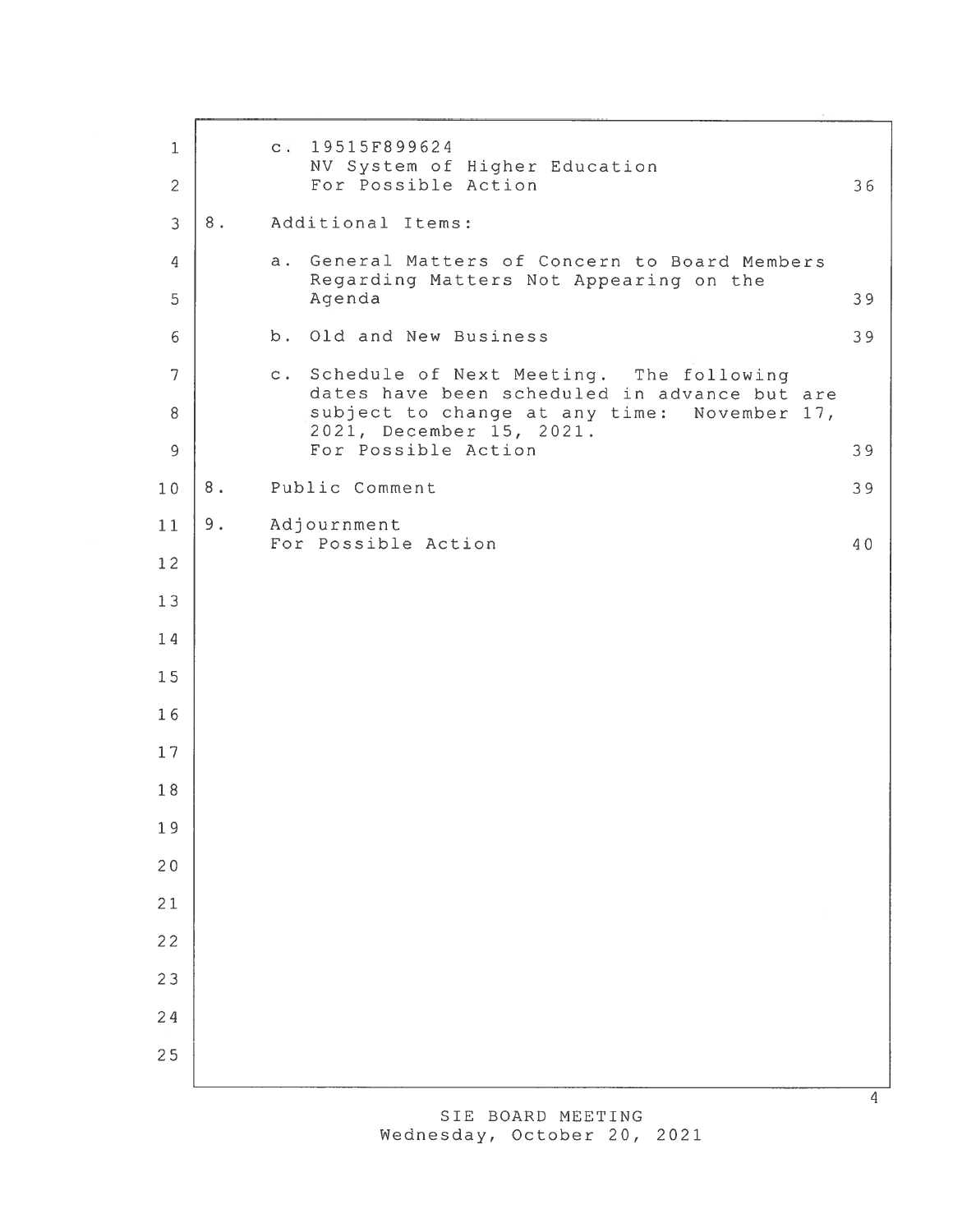1 WEDNESDAY, OCTOBER 20, 2021, 10:00 A.M.  $2$  -o0o-3 (Following agenda item 1, roll call, the meeting 4 continued as follows.) 5 BOARD CHAIR MEYER: The matter has been noticed 6 as an action item. Comment from the public is limited 7 to three minutes per person. 8 Do we have anybody from the public present? 9 | MR. ECCLES: There's no one here in Las Vegas. 10 BOARD CHAIR MEYER: Okay. Thank you. 11 | BOARD MEMBER WILSON: Oh, Cecilia? 12 BOARD CHAIR MEYER: Yes. 13 BOARD MEMBER WILSON: Excuse me. This is 14 Sharolyn. I just need to make <sup>a</sup> disclosure. My 15 appointment expired on September 30th. And my 16 reappointment application has been with the Governor's 17 Office for <sup>a</sup> couple of months now. I checked on it at 18 the end of September, and they said it was still on his 19 desk. So I just needed to disclose that. 20 BOARD CHAIR MEYER: Thank you, Sharolyn. We do 21 know that it does take them some time, doesn't it? 22 BOARD MEMBER WILSON: It does, yeah. But <sup>I</sup> 23 don't know if that means that <sup>I</sup> should participate today  $24$  or not. 25 MS. NEFF: You can go ahead and participate.

> SIE BOARD MEETING Wednesday, October 20, 2021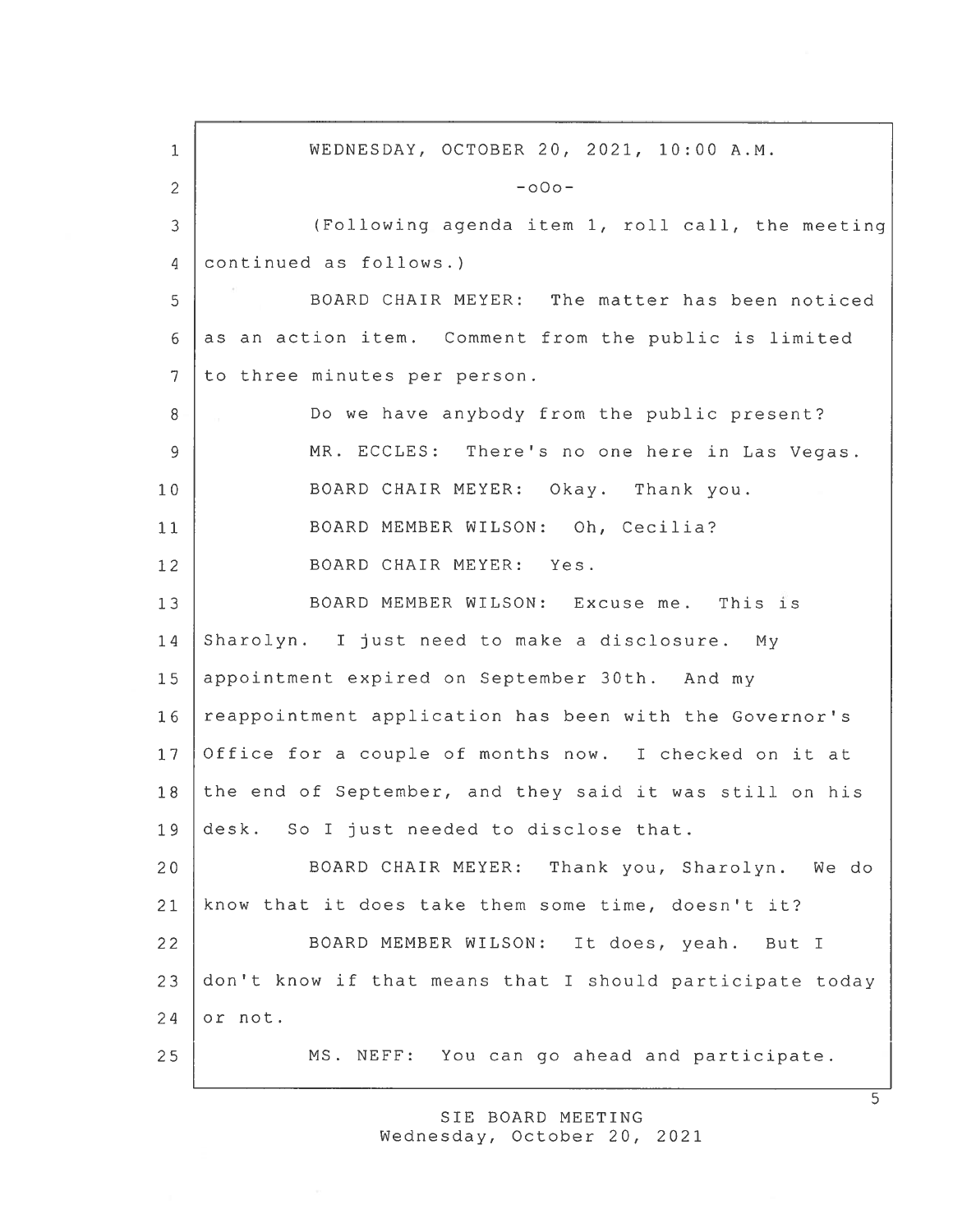<sup>1</sup> BOARD MEMBER WILSON: Okay. Thank you so much. 2 BOARD CHAIR MEYER: Thank you, Karissa. 3 All right. Item 3 on the agenda is the 4 election of Chair and Vice Chair of the Board. As many 5 of you remember, one of our Board members, Suhair, who 6 was the Vice Chair, was not reappointed several months 7 ago, which left that position open. And Chris advised 8 us that the Chair position comes up annually as well. 9 So I will open this for nominations for the 10 Chair position first. 11 BOARD MEMBER LANG: This is Wendy. <sup>I</sup> nominate 12 Cecilia. 13 | BOARD MEMBER WILSON: And this is Sharolyn. I 14 second that nomination. 15 | BOARD CHAIR MEYER: All right. All in favor, 16 vote "aye." 17 (Board members said "aye.") 18 | BOARD CHAIR MEYER: All right. Now we will 19 move on to nominations for the Vice Chair of the Board. 20 And I'll start with that. I'd like to nominate 21 Sharolyn. 22 BOARD MEMBER LANG: This is Wendy. <sup>I</sup> second  $23$  that. 24 BOARD CHAIR MEYER: All right. All in favor,  $25$  say "aye."

> SIE BOARD MEETING Wednesday, October 20, 2021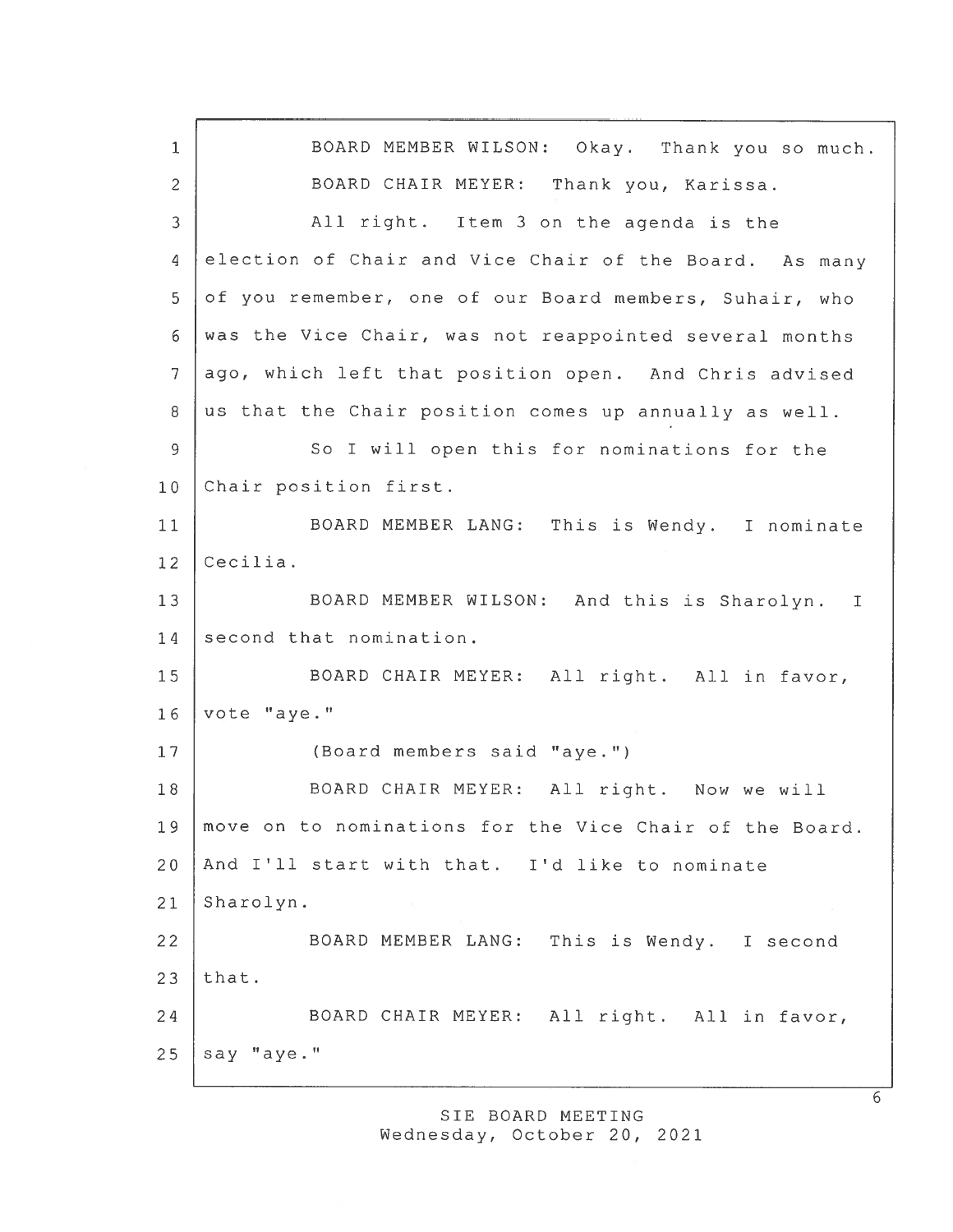1 (Board members said "aye.") <sup>2</sup> BOARD CHAIR MEYER: All right. Very good. 3 Thank you. <sup>4</sup> We will move to item 4, which is the approva<sup>l</sup> 5 of the agenda. Did everybody get the agenda? We got a <sup>6</sup> draft to start with, and then we did ge<sup>t</sup> the formal 7 agenda. Did everybody get that? 8 BOARD MEMBER WASHINGTON: Yes. 9 BOARD MEMBER WILSON: Yes. 10 BOARD MEMBER LANG: Yes. <sup>11</sup> BOARD CHAIR MEYER: Okay. And are there any 12 questions, comments about that? 13 None? Okay. I'll take a motion to approve the  $14$  agenda. 15 BOARD MEMBER WASHINGTON: This is Michele. I 16 motion to approve the agenda. 17 | BOARD CHAIR MEYER: Okay. 18 | BOARD MEMBER WASHINGTON: I'll move to approve 19 today's agenda. <sup>20</sup> BOARD CHAIR MEYER: Thank you. 21 | Is there a second? <sup>22</sup> BOARD MEMBER WILSON: This is Sharolyn. I'll 23 second that motion. 24 BOARD CHAIR MEYER: All right. All in favor,  $25$  say "aye."

SIE BOARD MEETING

Wednesday, October 20, 2021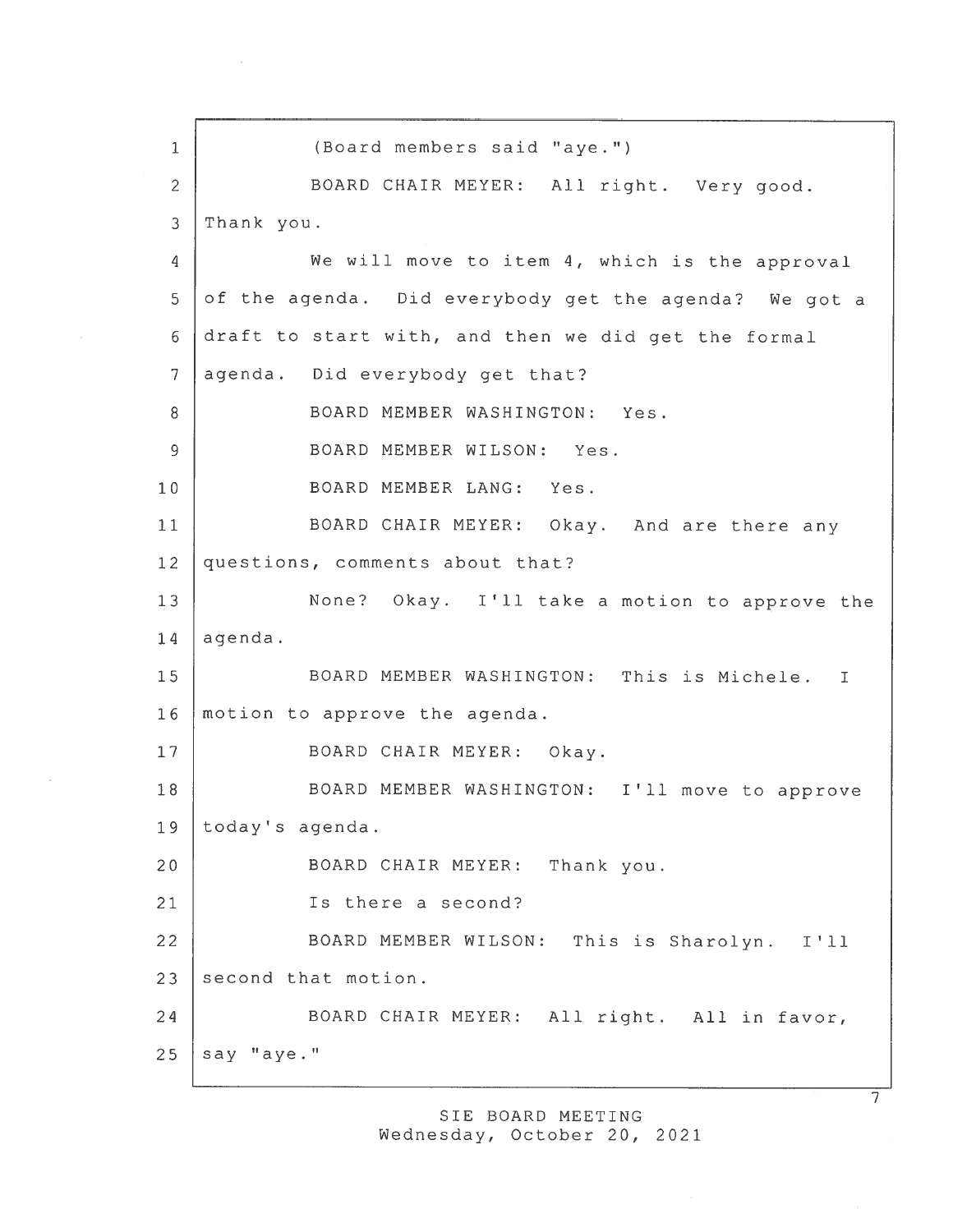1 (Board members said "aye.") 2 BOARD CHAIR MEYER: And the person who made the 3 agenda, was that you, Michele? 4 BOARD MEMBER WASHINGTON: No, it was not. 5 BOARD CHAIR MEYER: Okay. 6 BOARD MEMBER WASHINGTON: Yes, it was. I'm 7 sorry. Yes, it was. 8 | BOARD CHAIR MEYER: Okay. All right. 9 BOARD MEMBER WASHINGTON: I'm sorry. 10 | BOARD CHAIR MEYER: I just wanted to make sure 11 so that, for the record, that Ana has that information. 12 | BOARD MEMBER WASHINGTON: Yes, it was me. 13 Thank you. 14 | BOARD CHAIR MEYER: All right. Thanks. 15 Item 5 is the approval of the minutes for the 16 August 18th, 2021 meeting. Did everybody ge<sup>t</sup> <sup>a</sup> copy of 17 those minutes, also? 18 BOARD MEMBER WILSON: Yes. 19 BOARD MEMBER WASHINGTON: Yes. 20 BOARD CHAIR MEYER: I did as well. Is there 21 any changes or anything that anybody found in those 22 minutes that needed to be discussed or corrected? 23 BOARD MEMBER CAIRES: This is Leeann, Chair. 24 Can we correct my name spelling? 25 MR. ECCLES: Sure.

> SIE BOARD MEETING Wednesday, October 20, 2021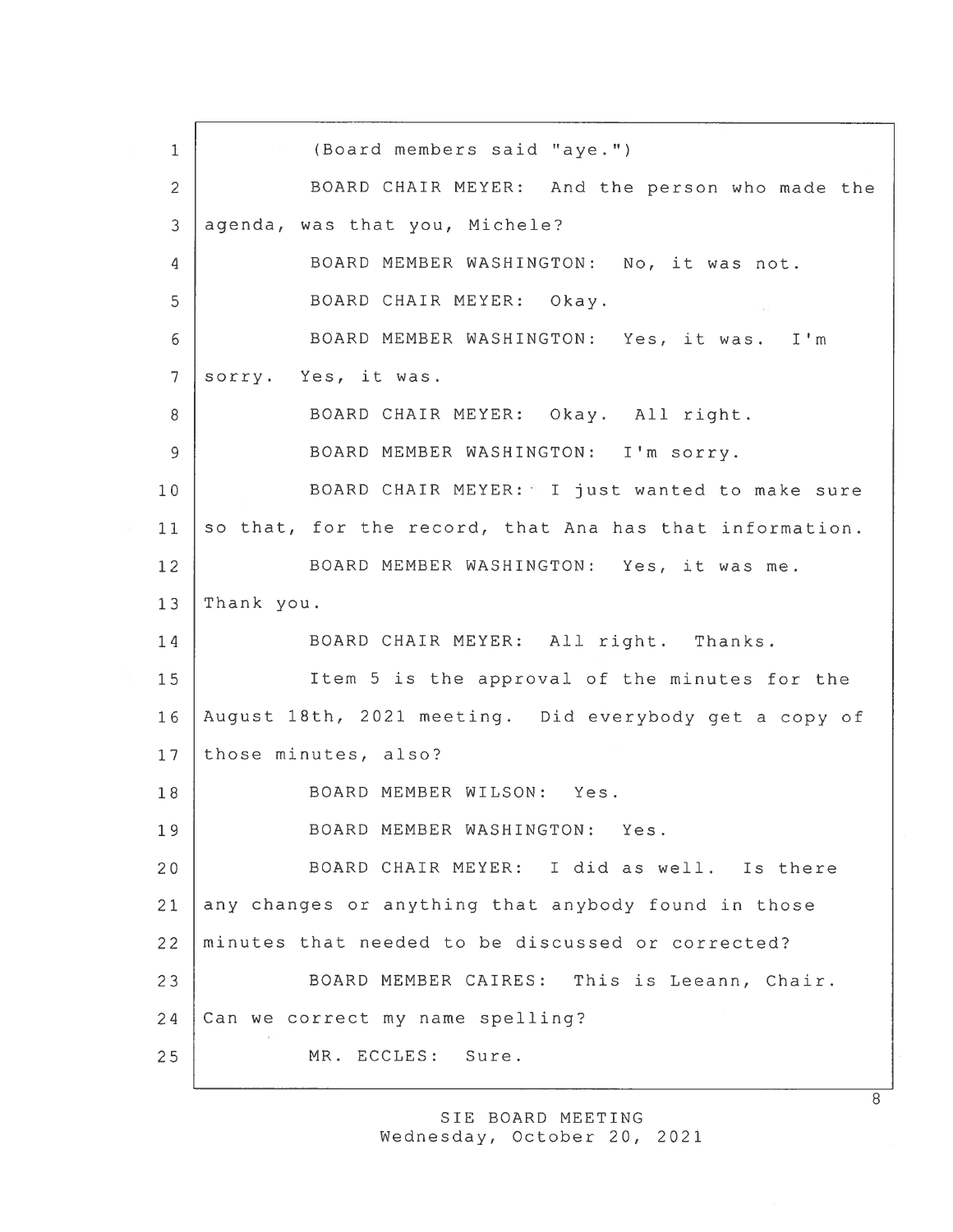1 BOARD CHAIR MEYER: Yes, absolutely. 2 BOARD MEMBER CAIRES: First name is 3 L-E-E-A-N-N, all one word. 4 MS. ARANDA: Okay. 5 BOARD MEMBER CAIRES: Last name, C as in Cat,  $6$  | A-I-R-E-S. 7 | MS. ARANDA: Got it. Thank you. 8 BOARD MEMBER CAIRES: Thank you. 9 BOARD CHAIR MEYER: All right. Anything else  $10$  on this? 11 Okay. <sup>I</sup> was not presen<sup>t</sup> at this Board meeting, 12 Karissa, so <sup>I</sup> assume that <sup>I</sup> will not participate in the 13 | motion or approving the motion. 14 MS. NEFF: Our office has taken the position 15 that if you have read and reviewed the minutes, you're 16 able to vote on them. 17 | BOARD CHAIR MEYER: Okay. Thank you. 18 | All right. I'll take a motion to accept the 19 minutes for the August 18th, 2021 meeting. 20 BOARD MEMBER WILSON: This is Sharolyn. <sup>I</sup> will 21 second that motion. 22 | BOARD CHAIR MEYER: Okay. All in favor, say  $23$   $"$ aye." 24 (Board members said "aye.") 25 BOARD CHAIR MEYER: All right. We'll move on

> SIE BOARD MEETING Wednesday, October 20, 2021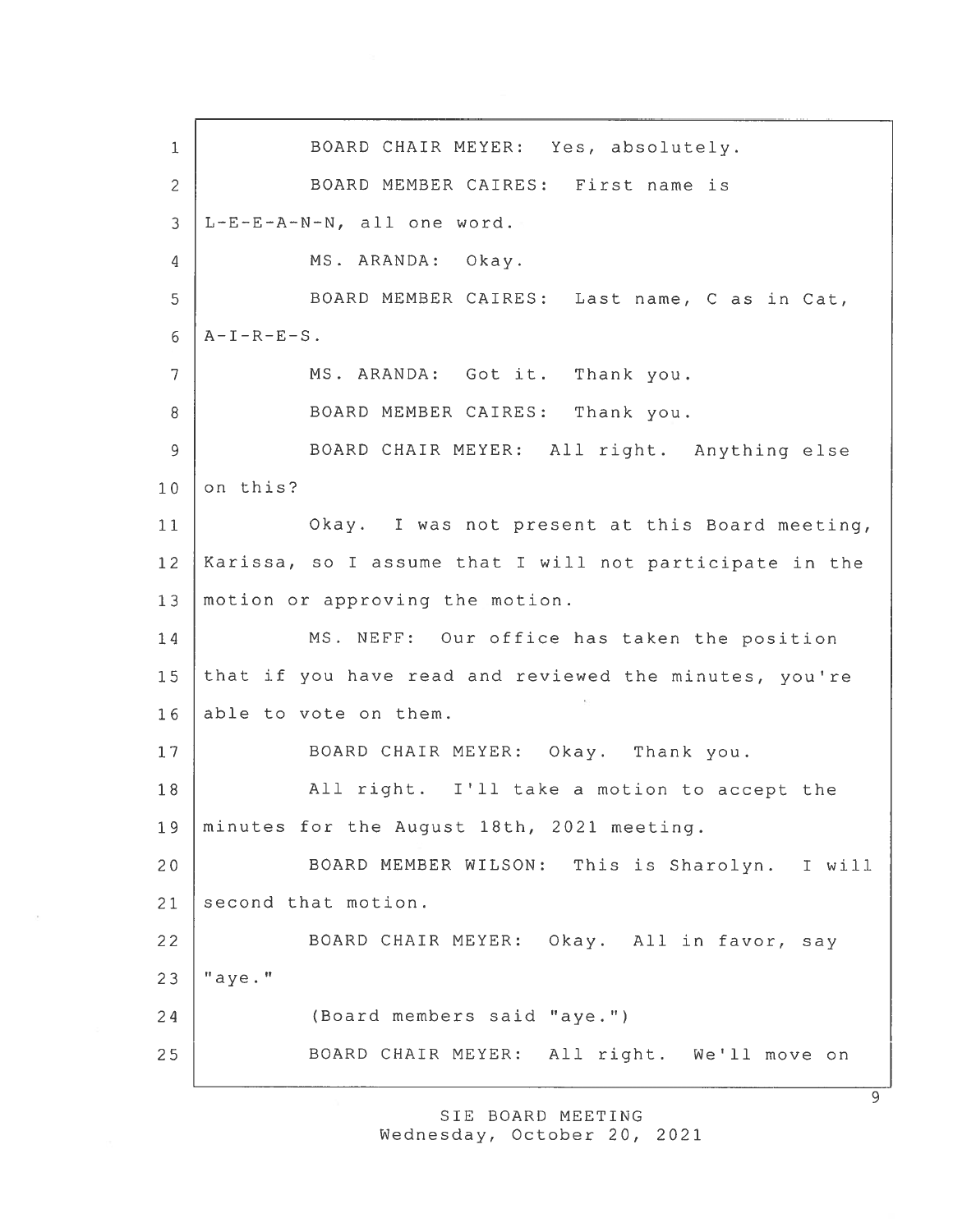| $\mathbf 1$    | to item 6. This is the action on recommendation of the |
|----------------|--------------------------------------------------------|
| $\mathbf{2}$   | Administrator for approval of the following requests   |
| 3              | reimbursement for the Subsequent Injury Account for    |
| 4              | Self-Insured Employers.                                |
| 5              | And the first claim is for Las Vegas                   |
| 6              | Metropolitan Police, and it is claim number            |
| $\overline{7}$ | 16D34C941702.                                          |
| 8              | And, Ana, do you want to read the record on            |
| $\overline{9}$ | that one?                                              |
| 10             | MS. ARANDA: Okay. Administration                       |
| 11             | recommendation. It is the Administrator's              |
| 12             | recommendation to accept this request pursuant to NRS  |
| 13             | 616B.557 for the lumbar spine. The cervical spine was  |
| 14             | not requested and is specifically excluded.            |
| 15             | BOARD CHAIR MEYER: Okay. I'm so sorry to stop          |
| 16             | you. I forgot to call for the disclaimers. But CCMSI   |
| 17             | is the third-party administrator for Carson City, but  |
| 18             | that will not affect my decision today.                |
| 19             | BOARD MEMBER WILSON: And this is Sharolyn.             |
| 20             | CCMSI is also the third-party administrator for Washoe |
| 21             | County, but that will not impact my decision today.    |
| 22             | BOARD MEMBER LANG: This is Wendy. CCMSI is             |
| 23             | BOARD MEMBER WASHINGTON: This is Michele.              |
| 24             | BOARD MEMBER LANG: -- is the third-party               |
| 25             | administrator for Douglas County, but that will not    |

SIE BOARD MEETING Wednesday, October 20, 2021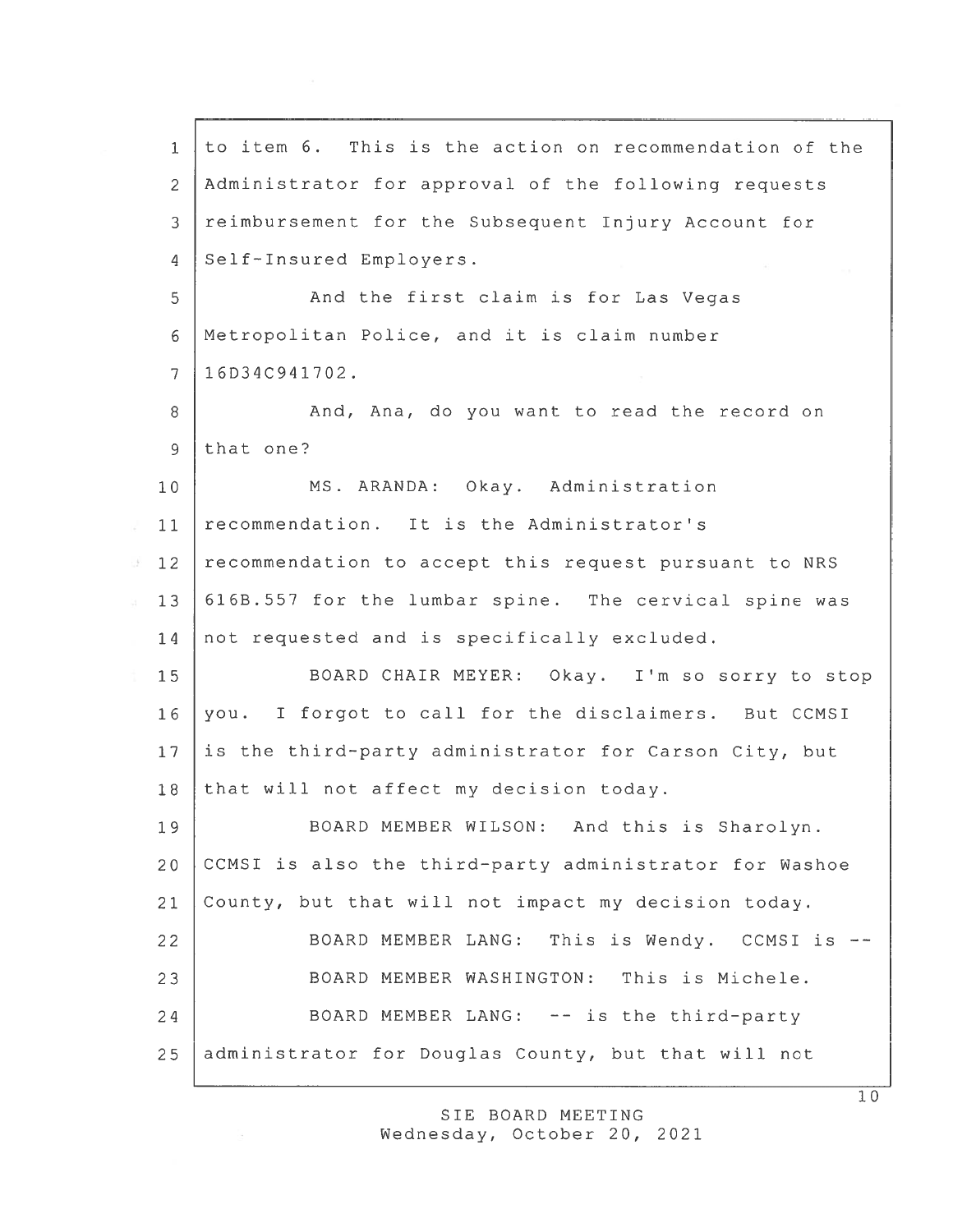1 affect my decision.

| $\overline{c}$ | BOARD MEMBER WASHINGTON: This is Michele.              |  |  |
|----------------|--------------------------------------------------------|--|--|
| 3              | CCMSI is the TPA for the Nevada System of Higher       |  |  |
| $\overline{4}$ | Education, but that will not affect my decision today. |  |  |
| 5              | BOARD CHAIR MEYER: All right. Thank you.               |  |  |
| 6              | I'm so sorry, Ana. Please continue.                    |  |  |
| 7              | BOARD MEMBER CAIRES: Wait. This is Leeann              |  |  |
| 8              | Caires. We have CCMSI as also our third-party          |  |  |
| 9              | administrator as well, and it will not affect my       |  |  |
| 10             | decision.                                              |  |  |
| 11             | BOARD CHAIR MEYER: Thank you, Leeann.                  |  |  |
| 12             | Yes, go ahead, Ana.                                    |  |  |
| 13             | MS. ARANDA: Okay. Continue. Amount of                  |  |  |
| 14             | reimbursement. The total amount requested for          |  |  |
| 15             | reimbursement is \$36,752.43. The amount that should   |  |  |
| 16             | have been requested is \$38,502.97 due to a \$3.00     |  |  |
| 17             | typographical error on the calculator tapes and two    |  |  |
| 18             | medical bills which were not on the calculator tapes.  |  |  |
| 19             | The amount of verified costs is \$15,146.98. An        |  |  |
| 20             | explanation of the disallowance is attached to this    |  |  |
| 21             | letter.                                                |  |  |
| 22             | Background. This request was received from Kim         |  |  |
| 23             | Price, Attorney, on June 8th, 2021.                    |  |  |
| 24             | Prior history. This employee was hired on              |  |  |
| 25             | January 13th, 1995 as a police officer.<br>On          |  |  |

SIE BOARD MEETING Wednesday, October 20, 2021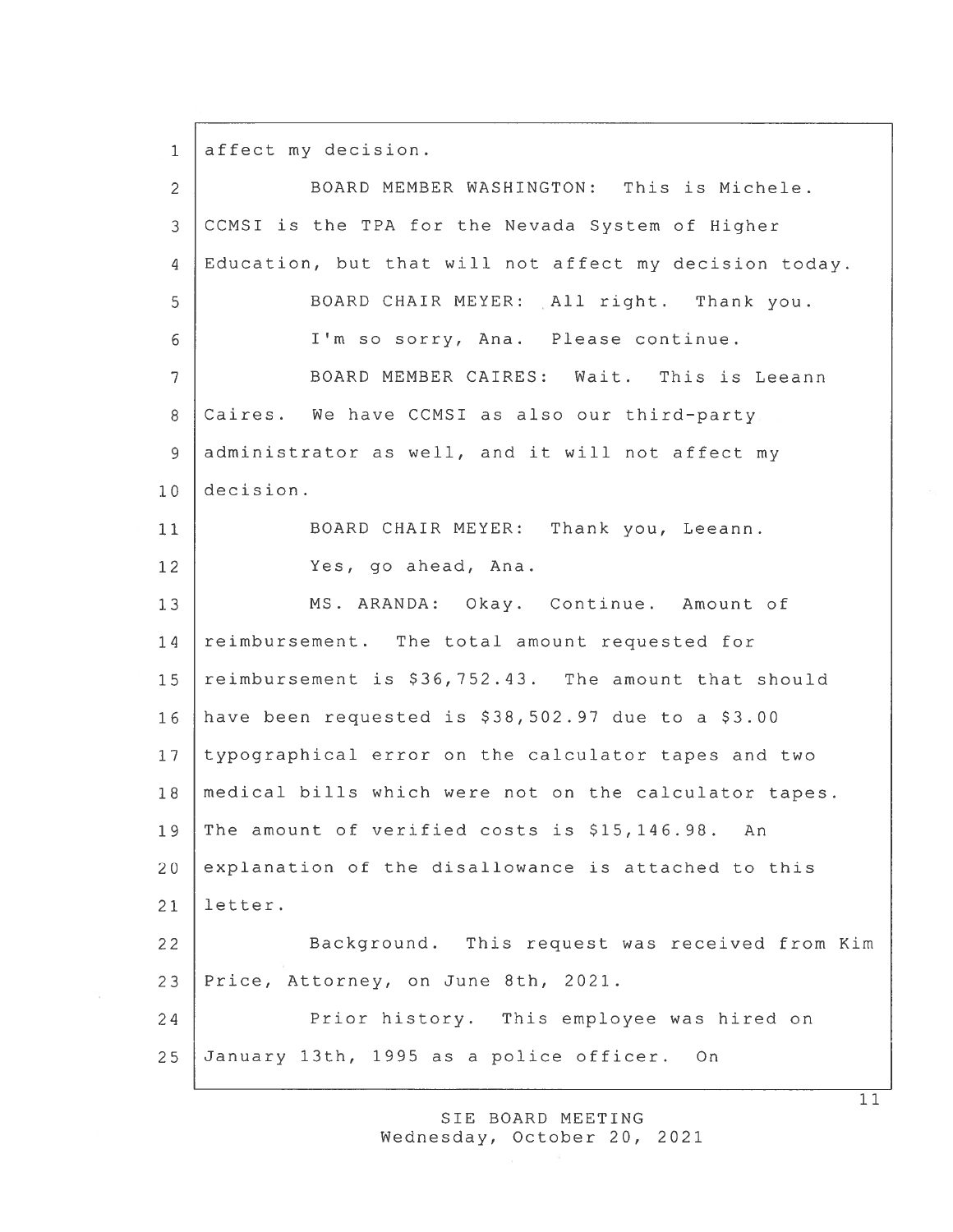February 19th, 2007, he was exiting his vehicle and twisted his body, developing excruciating pain in his low back radiating into his foot. He was seen by Dr. McKenna who diagnosed him with <sup>a</sup> probable herniated nucleus pulposus, herniated disk. Dr. McKenna noted <sup>a</sup> prior 1996 injury on the C—4 Form. 7 The prior history will be taken from the permanen<sup>t</sup> partial disability, PPD, repor<sup>t</sup> penned by Dr. Caszatt on December 17th, 2007. 10 | An MRI on February 22nd, 2007 revealed left dorsolateral disc herniation with extrusion at the L5-S1 12 level. 13 On February 26, 2007, Dr. McKenna noted left L5 14 radiculopathy. He recommended left L5 epidural steroid injections. The employee had three injections. The first two did not help. However, the last one seemed to 17 give the employee some relief. On April 30th, 2007, Dr. McKenna noted mild paresthesia in the left lower extremity. 20 On May 23rd, 2007, the employee saw Dr. Kabins who recommended EMG and nerve conduction studies of the bilateral lower extremities. 23 On June 13th, 2007, Dr. Kabins noted mildly positive tension signs on the left with no new motor deficit and no new sensory deficit.

> SIE BOARD MEETING Wednesday, October 20, 2021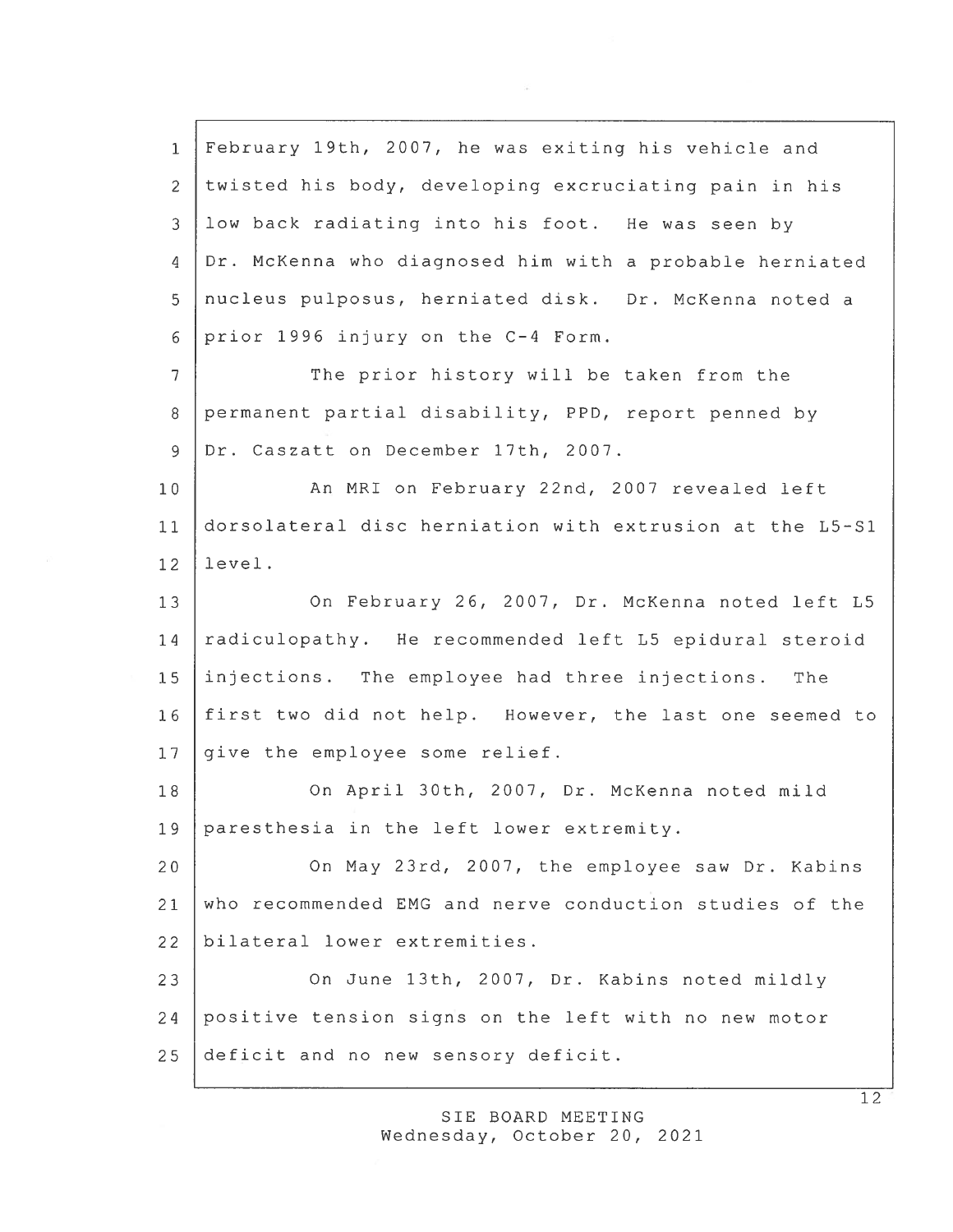1 On July 16th, 2007, Dr. Kabins noted electrical 2 diagnostic evidence of L5 and possibly L4 radiculopathy 3 on the left.

 On September 25th, 2007, Dr. Nagy was consulted. Dr. Nagy determined the employee was not operable and released him back to work. He recommended avoidance of free weight lifting or any activity that 8 placed significant axial load on the spine.

9 On October 19th, 2007, Dr. Kabins determined 10 the employee had reached maximum medical improvement and 11 was stable and ratable.

12 On December 5th, 2007, Dr. Caszatt performed a PPD evaluation in which he placed the employee into DRE Category III due to the herniated disc with objective clinical findings of associated radiculopathy. He 16 recommended a 10 percent WPI. The employee took this in a lump sum.

18 On February 28th, 2011, the employee underwent 19 a right L5-S1 microlumbar discectomy. On March 22nd, 20 2011, the employee requested reopening of his 2007 <sup>21</sup> claim. This was denied and the employee appealed. 22 On September 28th, 2011, the employee had nerve

23 conduction studies which showed no evidence of 24 | radiculopathy.

25 The employee was sent for an IME with

SIE BOARD MEETING Wednesday, October 20, 2021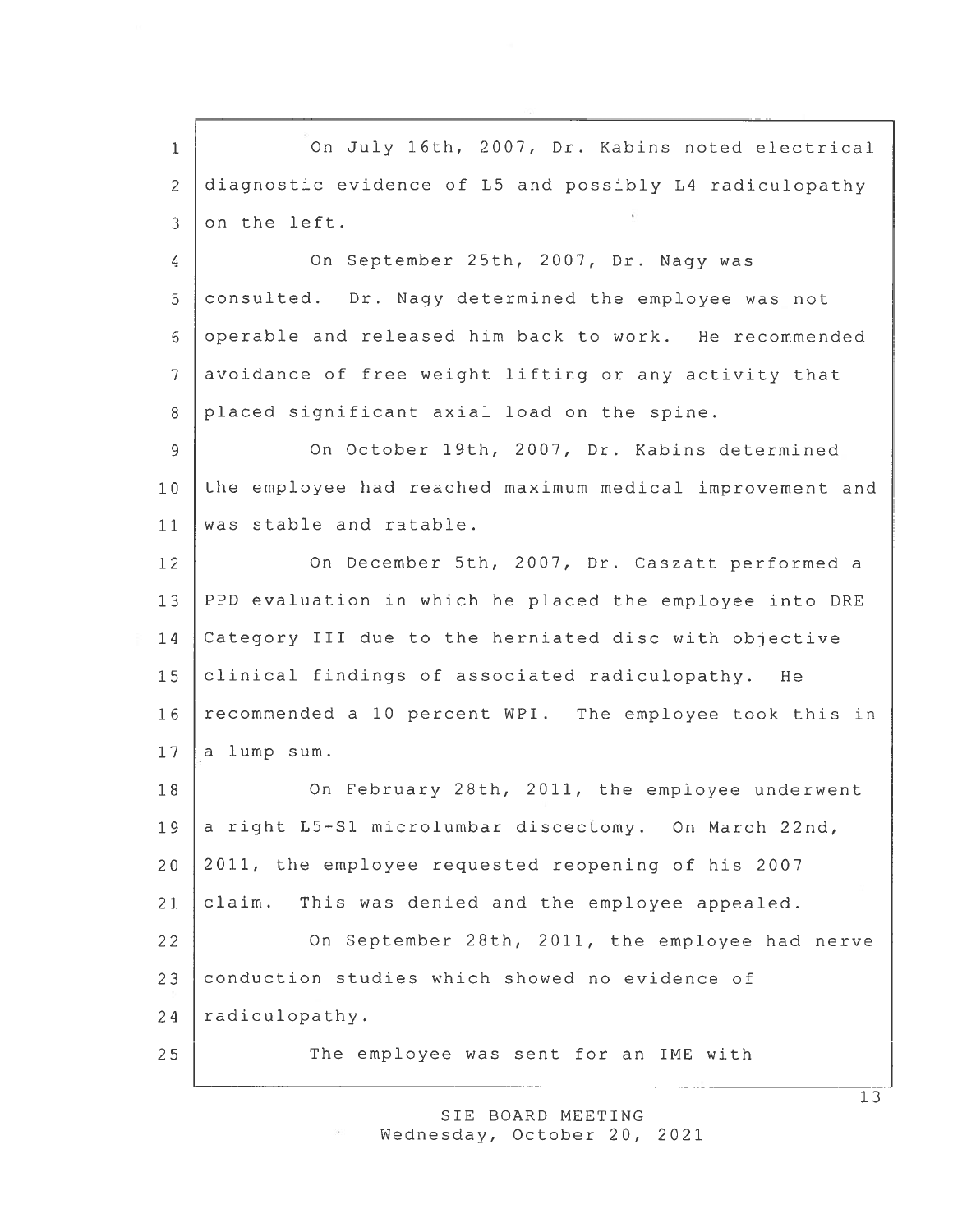Dr. Daniel Lee. On April 30th, 2012, Dr. Lee opined that the February 2011 surgery was not related to the work injury on February 19th, 2007. Instead, it was due 4 to the employee's preexisting asymptomatic lumbar spondylosis at  $L5-S1$ . On January 9th, 2013, the Appeals Officer denied the employee's reques<sup>t</sup> to reopen his claim for 8 the February 2011 surgery. Present claim. On November 20th, 2016, the employee was attempting to place <sup>a</sup> suspec<sup>t</sup> under arrest when the suspec<sup>t</sup> landed on top of the employee. He 12 sought treatment the next day and was diagnosed with 13 cervicothoracic strain and lumbar strain. 14 Subsequent injury history will be taken from Dr. Glick's November 18th, 2019 PPD report. 16 | An MRI of the lumbar spine taken on December 5th, 2016 revealed degenerative changes at L5—S1. There was no evidence of central canal stenosis 19 or neural foraminal narrowing. The employee saw Dr. Peoples on January 11th, 2017 who noted an HNP at L5—Sl, right. He stated it would resolve on its own or the employee could have epidural steroid injections. Dr. Erkulvrawatr performed <sup>a</sup> right L5 transforaminal epidural steroid injection on April 21st,

> SIE BOARD MEETING wednesday, October 20, 2021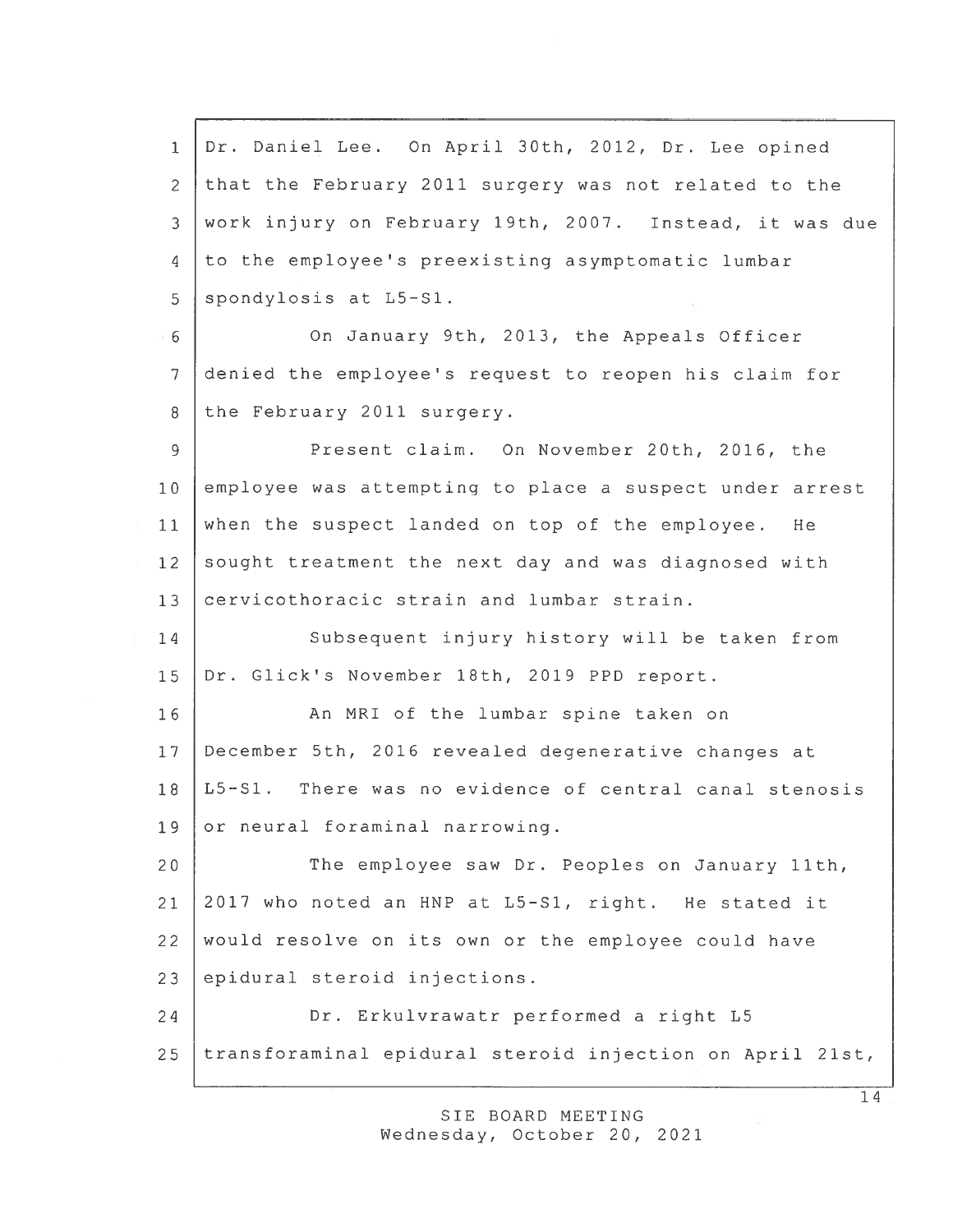$1 \mid 2017$ . Dr. Erkulvrawatr performed <sup>a</sup> right <sup>p</sup>iriformis injection on May 24th, 2017. On June 2nd, 2017, Dr. Peoples recommended <sup>a</sup> 5 transfer of care to a physiatrist due to piriformis 6 syndrome. The employee also began physical therapy on June 26th, 2017. 8 The employee began treatment with Dr. Muir on July 12th, 2017. Dr. Muir performed <sup>a</sup> right L4-S1 lumbar zygapophyseal injection on August 8th, 2017. On October 10th, 2017, Dr. Muir <sup>a</sup> second injection. On November 14th, 2017, Dr. Muir performed right L3, L4, L5 13 right medial branch blocks. On January 2nd, 2018, Dr. Muir performed right L3, L4, and L5 medial branch 15 radiofrequency ablations. On July 25th, 2018, Dr. Campbell performed bilateral L5-S1 epidural steroid injections. On October 3rd, 2018, Dr. Campbell performed bilateral C3-4, C5-6 epidural steroid injections. This 20 was repeated on October 31st, 2018. On January 31st, 2019, the employee saw Dr. Lee for an IME. Dr. Lee determined the employee had reached maximum medical improvement for the cervical spine. He 24 was stable and not ratable. For the lumbar spine, he 25 recommended decompression and fusion.

> SIE BOARD MEETING Wednesday, October 20, 2021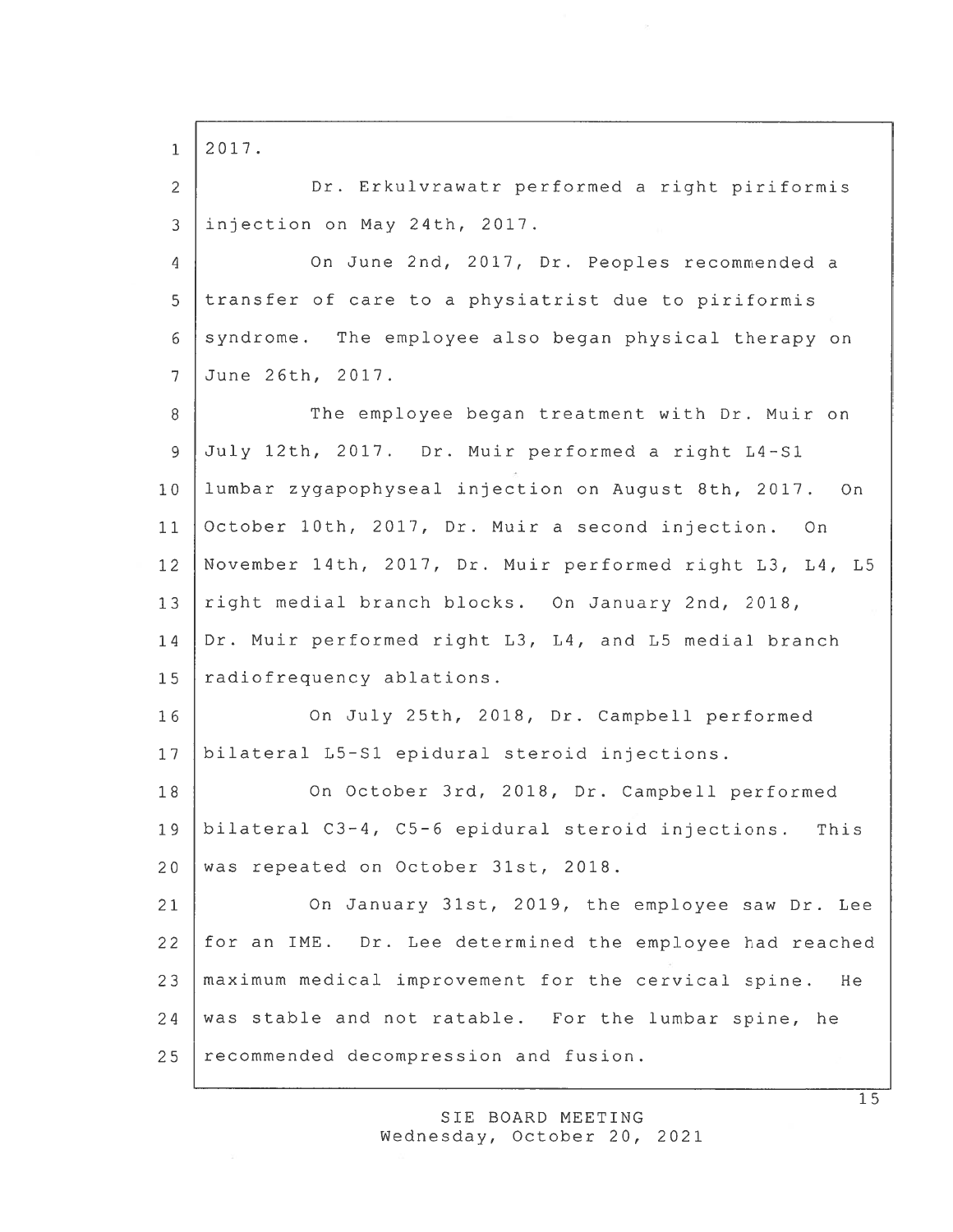1 The employee saw Dr. Forage on April 2nd, 2019 2 for <sup>a</sup> surgery consult. By October 3rd, 2019, the 3 employee decided he did not want to undergo surgery.

 On November 7th, 2019, Dr. Glick determined the employee had <sup>a</sup> 21 percen<sup>t</sup> WPI, less the prior 10 percen<sup>t</sup> WPI, left <sup>a</sup> net 11 percen<sup>t</sup> WPI. The employee took this in <sup>a</sup> lump sum.

8 It is noted that the employee had a concurrent 9 2012 claim for his heart. On April 24th, 2018, he was 10 deemed permanently totally disabled. Therefore, he was 11 not entitled to the PPD award of 11 percen<sup>t</sup> WPI for his 12 lumbar spine. CCMSI reimbursed the employer for this 13 overpayment through its E&O policy. Once the 14 Coordinator made the applicant aware of this, the 15 applicant removed its request for the reimbursement of 16 the PPD lump sum.

17 Findings. A, NRS 616B.557(1). This claim involves multiple additional lumbar procedures, such as injections, medial branch blocks and radiofrequency ablations. The documents presented suppor<sup>t</sup> additional compensation as <sup>a</sup> result of the combined effects of the preexisting impairment and the subsequent injury. 23 Therefore, NRS 616B.557(1) has been satisfied. 24 Section B, NRS 616B.557(3). The employee received <sup>a</sup> prior 10 percen<sup>t</sup> WPI for his February 19th,

> SIE BOARD MEETING Wednesday, October 20, 2021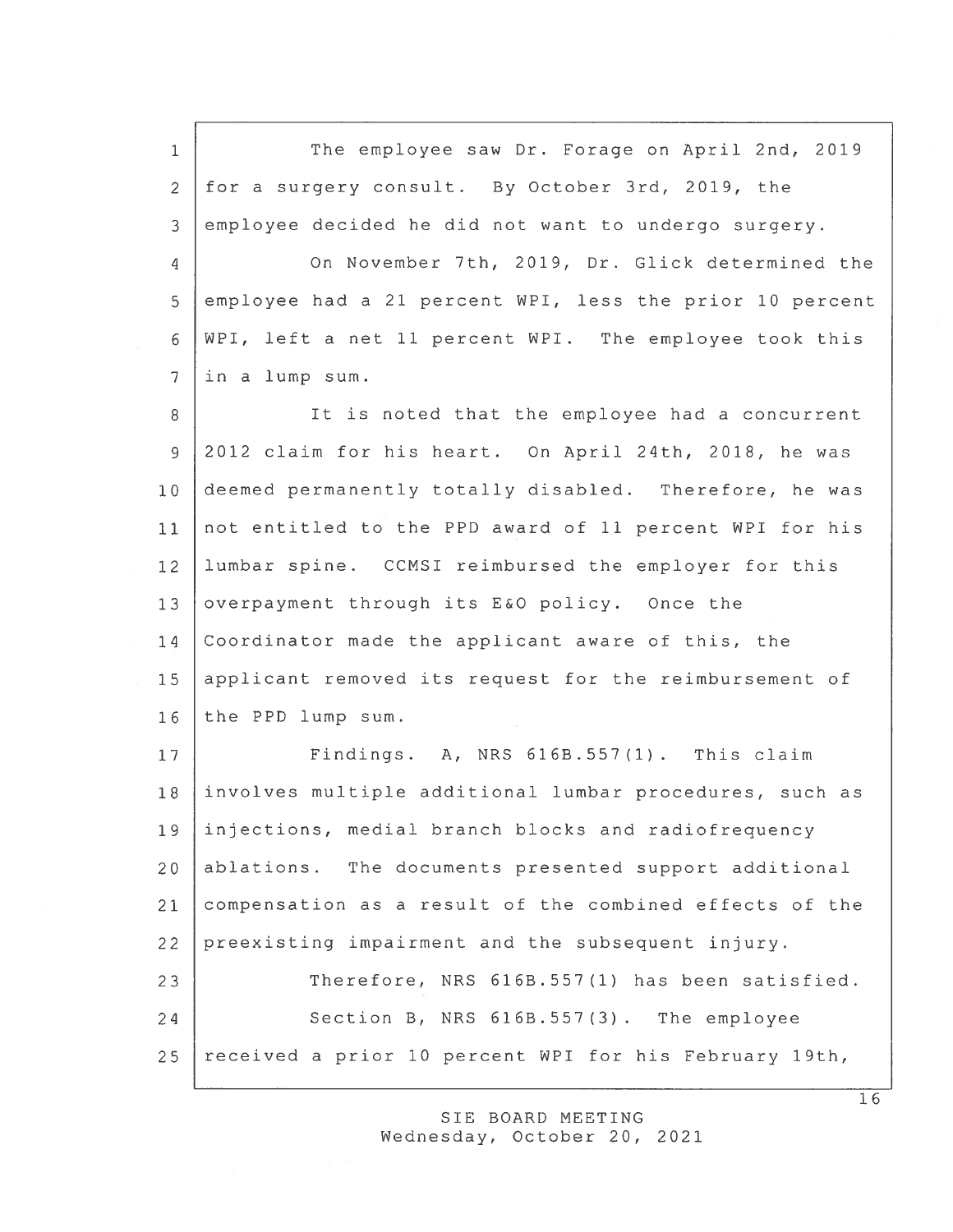1 2007 lumbar claim.

2 Therefore, NRS 616B.557(3) has been satisfied. 3 Section C, NRS 616B.557(4). The employer 4 provided numerous documents to show employer knowledge. 5 The Administrator finds the following two to be most 6 persuasive:

 C—4 Form with <sup>a</sup> received/entered cc: TPA 8 February 22nd, 2007 stamp. It notes "pinched sciatic nerve" and "probable HNP" and "previous injury 1996, different surgery."

 Decision and Order dated January 9th, 2013 which contains <sup>a</sup> certificate of mailing to LVMPD, Health Detail, 400 Martin Luther King Jr., Building 14 B, Las Vegas, Nevada 89106, and which notes "On January 25th, 2008, the claimant was advised that his claim was closed with <sup>a</sup> 10 percen<sup>t</sup> PPD."

17 | Additionally, the January 9th, 2013 Decision 18 and Order explicitly informed the employer that the 19 employee received <sup>a</sup> 10 percen<sup>t</sup> PPD for his lumbar spine. 20 Therefore, NRS 616B.557(4) has been satisfied. 21 Section D, NRS 616B.557(5). Subsection 5 does 22 not need to be satisfied in order for this claim to be 23 considered for reimbursement since the date of the 24 injury is after the October 1st, 2007 change in the  $25$  requirements of the statute.

> SIE BOARD MEETING Wednesday, October 20, 2021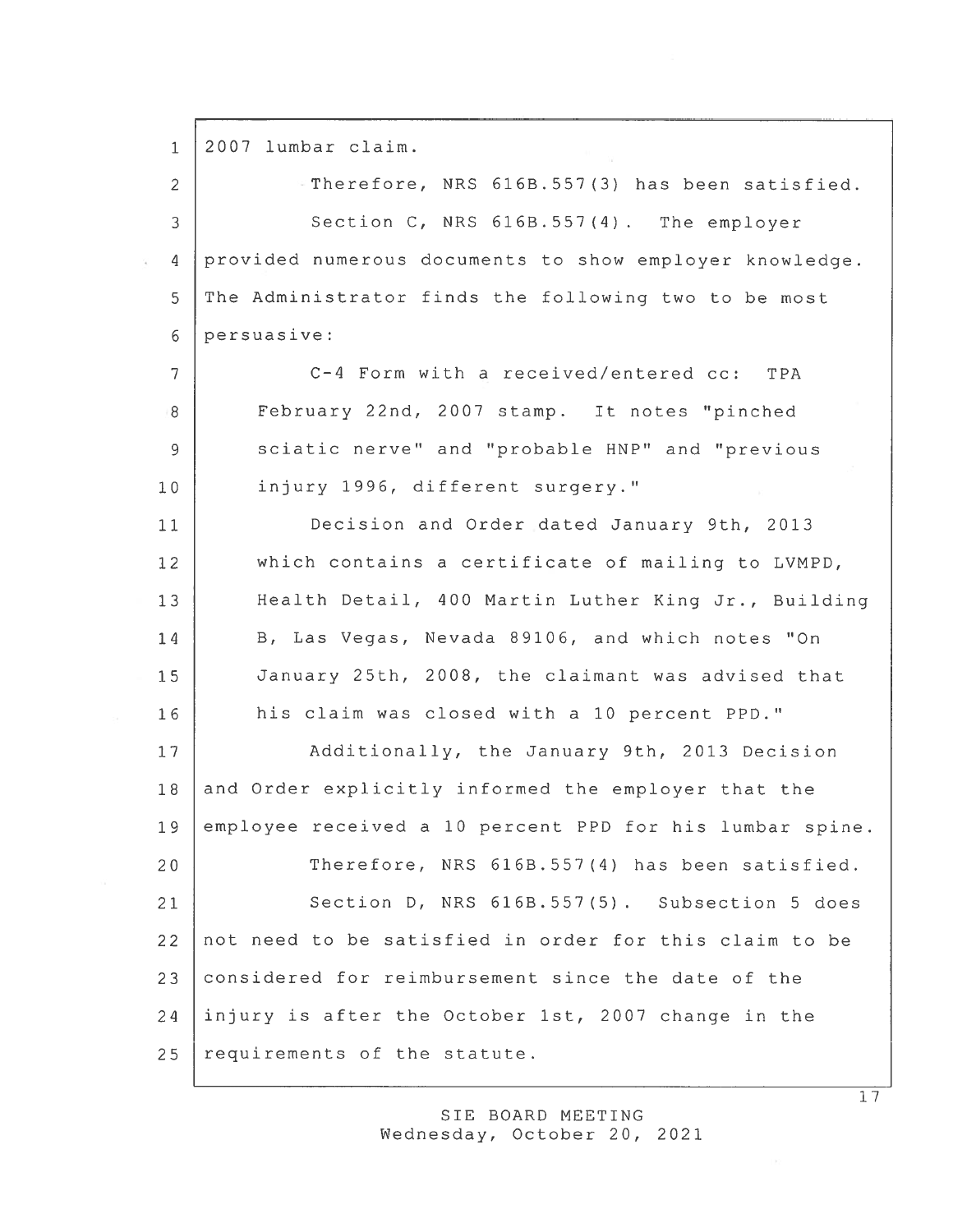1 And that is all. 2 BOARD CHAIR MEYER: Thank you, Ana. 3 Does anybody have questions about this claim? 4 All right. I'll take <sup>a</sup> motion. 5 No? 6 BOARD MEMBER LANG: This is Wendy. I'll move  $7$  to accept the Administrator's recommendation to accept 8 this request on -- sorry, I was just scrolling -- on 9 claim number 16D34G941702 in the amount of \$15,146.98. 10 | BOARD MEMBER WILSON: And this is Sharolyn. 11 | I'll second that motion. 12 BOARD CHAIR MEYER: All in favor? 13 (Board members said "aye.") 14 BOARD CHAIR MEYER: All right. Very good. 15 Thank you, ladies. 16 We will move on to b., which is also for 17 Las Vegas Metropolitan Police Department, claim number 18 18D34F895559. 19 | I'll turn that over to you, Ana. 20 MR. ECCLES: The --21 | MS. NEFF: Any disclosures --22 MR. ECCLES: Yeah. 23 | MS. NEFF: -- before we proceed? 24 BOARD CHAIR MEYER: Yes. Thank you so much. I 25 have the very same disclosure as I did last time.

> SIE BOARD MEETING Wednesday, October 20, 2021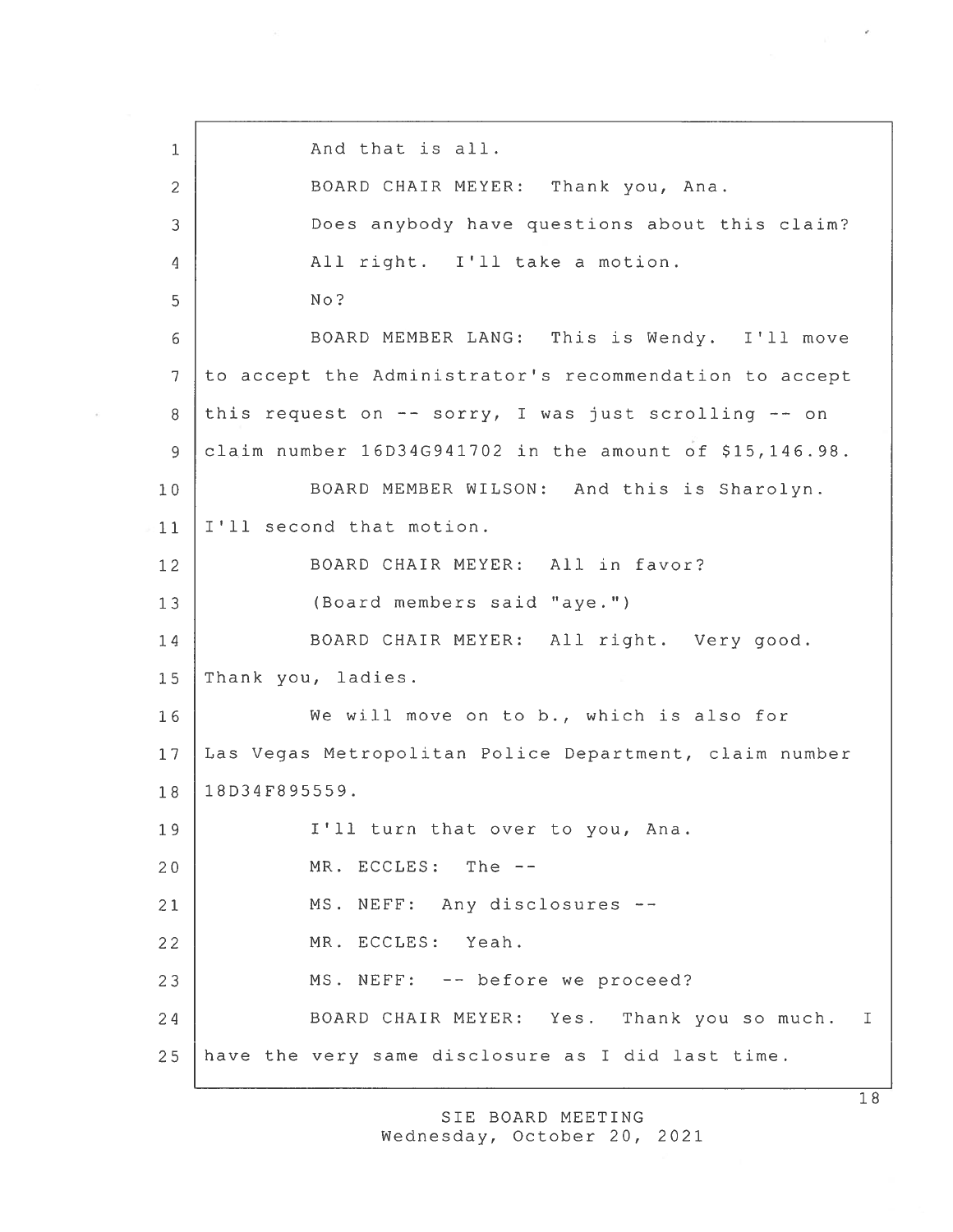1 BOARD MEMBER LANG: This is Wendy. I'd like to 2 make the same disclosure as I did on the previous item. 3 BOARD MEMBER WILSON: This is Sharolyn with 4 | Washoe County. 5 BOARD MEMBER WASHINGTON: This is Michele.  $\mathbf I$ 6 have the same. 7 BOARD MEMBER WILSON: I have the same 8 disclosures that  $-$ 9 BOARD MEMBER WASHINGTON: This is Michele. 10 BOARD MEMBER WILSON: This is Sharolyn. The 11 same disclosure applies regarding CCMSI as the last  $12$  claim. 13 BOARD MEMBER CAIRES: This is Leeann Caires. 14 We have the same disclosure. 15 BOARD CHAIR MEYER: Okay. 16 BOARD MEMBER WASHINGTON: This is Michele. 17 Just making sure you heard me. I have the same 18 disclosure. 19 | BOARD CHAIR MEYER: Got it. Thank you. 20 MS. ARANDA: Okay. So Administrator's 21 recommendation. It is the Administrator's 22 recommendation to accep<sup>t</sup> this reques<sup>t</sup> pursuan<sup>t</sup> to NRS  $23$   $\vert$  616B.557 for the lumbar spine. 24 Amount of reimbursement. The total amount 25 requested for reimbursement is \$59,372.43. The amount

> SIE BOARD MEETING Wednesday, October 20, 2021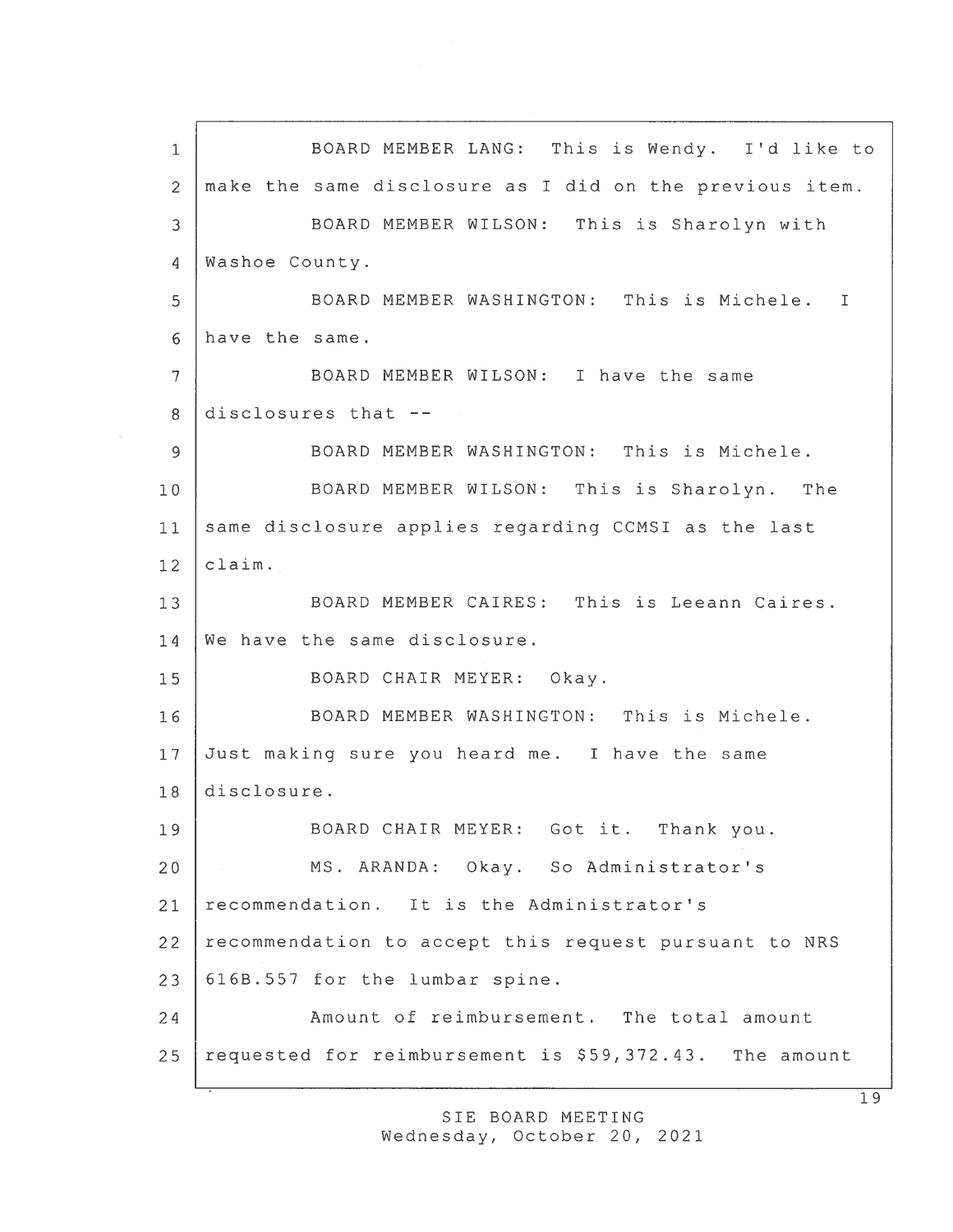of verified costs is \$59,006.04. An explanation of the disallowance is attached to this letter. This reques<sup>t</sup> was received from Kim Price, Attorney, on July 1st, 2021. Prior history. This employee was hired by the Las Vegas Metropolitan Police Department, LVMPD, on July 2nd, 1998 as <sup>a</sup> police officer. On May 29th, 2006, he was involved in <sup>a</sup> motor vehicle accident and injured multiple body parts. The C—4 Form indicated abrasions and myalgias. The emergency room diagnosis was forehead and forearm abrasions and myalgias. He was released to full duty. The prior history will be taken from Dr. Villanueva's May 16th, 2007 PPD report. The patient was evaluated by Dr. Miao for left forearm, left knee and right foot pain. The patient had no complaints of neck or back pain. The patient indicated he felt fine and was released to full duty. He did have complaints of headache and disease, and referral to <sup>a</sup> neurologist was recommended. He had reached MMI with respec<sup>t</sup> to his orthopedic issues. On May 31st, 2006, the patient was seen by Dr. Broeske for neurological consult. Testing was requested for postconcussion syndrome and he was kept off work. Testing showed mild left-sided peripheral 1 2 3 4 5 6 7 8 9 10 11 12 13 14 15 16 17 18 19 20 21 22 23 24 25

> SIE BOARD MEETING Wednesday, October 20, 2021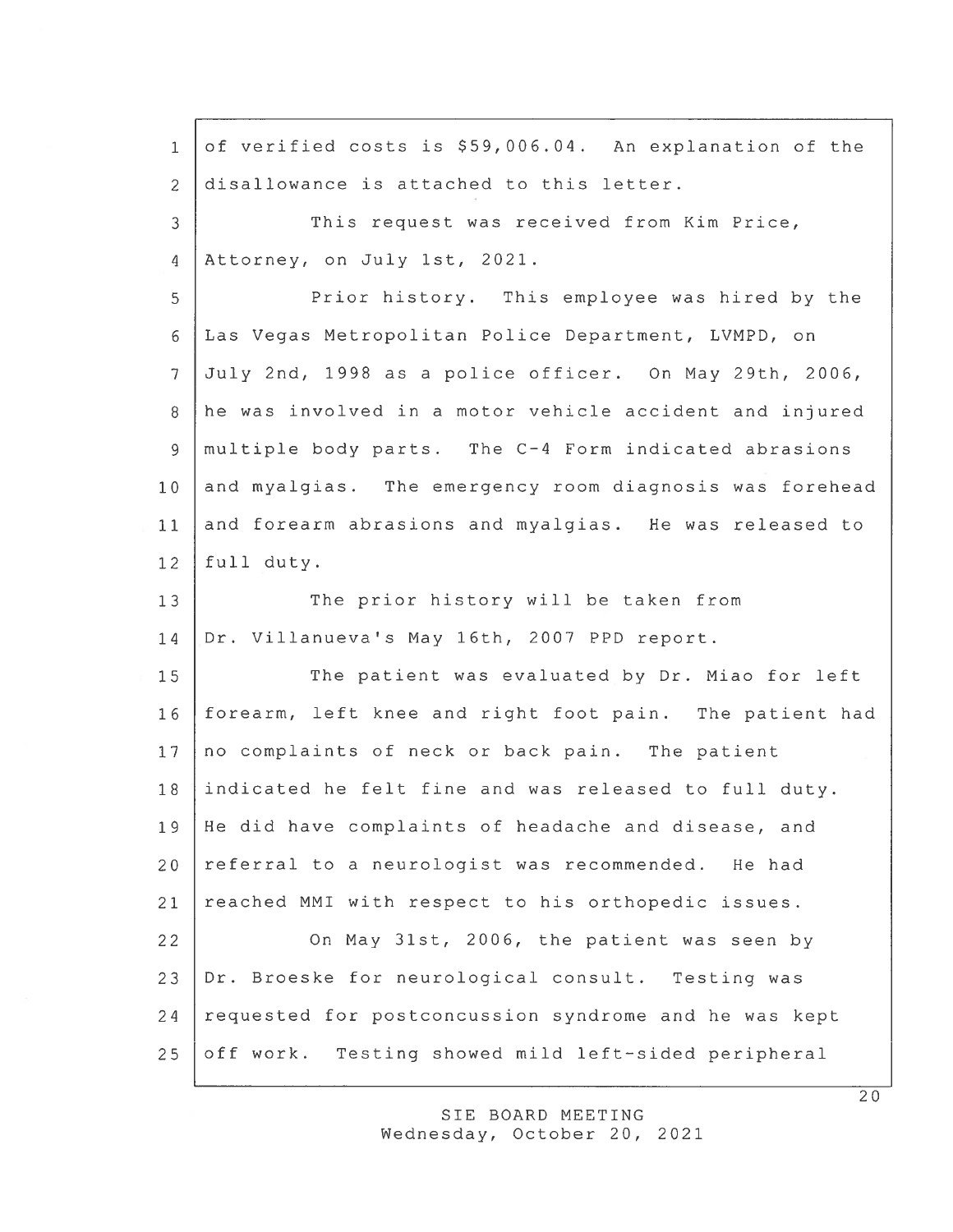vestibulopathy and had improvement with medication. Dr. Broeske recommended proceeding with Epley on the left with <sup>a</sup> referral to an ophthalmologist for the patient's eye pain. The patient was released to full duty effective June 15th, 2006.

<sup>6</sup> On June 14th, 2006, the claim was accepted for 7 left knee, right foot, left arm and concussion.

8 On June 19th, 2006, Dr. Patti evaluated the patient for complaints of low back pain. Diagnosis was probable right sciatica. X-rays and MRI were requested. Results from the lumbar MRI showed annular tear with central disc protrusion and annular bulging at the L4-5 level and annular bulging with concentric annular tear 14 at the L5-S1 level. Dr. Patti referred the patient to a physiatrist and ordered physical therapy. He was taken 16 off work.

17 | On July 3rd, 2006, Dr. Reed evaluated the patient for the head, left arm, left knee and right foot. In the repor<sup>t</sup> he was addressed the lumbar spine. The patient said that <sup>p</sup>hysical therapy had been helpful. The patient's return to work status was discussed and Dr. Reed felt he should return to work at light duty. The patient wanted to be released to full duty. Continued physical therapy was recommended along with EMG nerve conduction studies of the right lower

> SIE BOARD MEETING Wednesday, October 20, 2021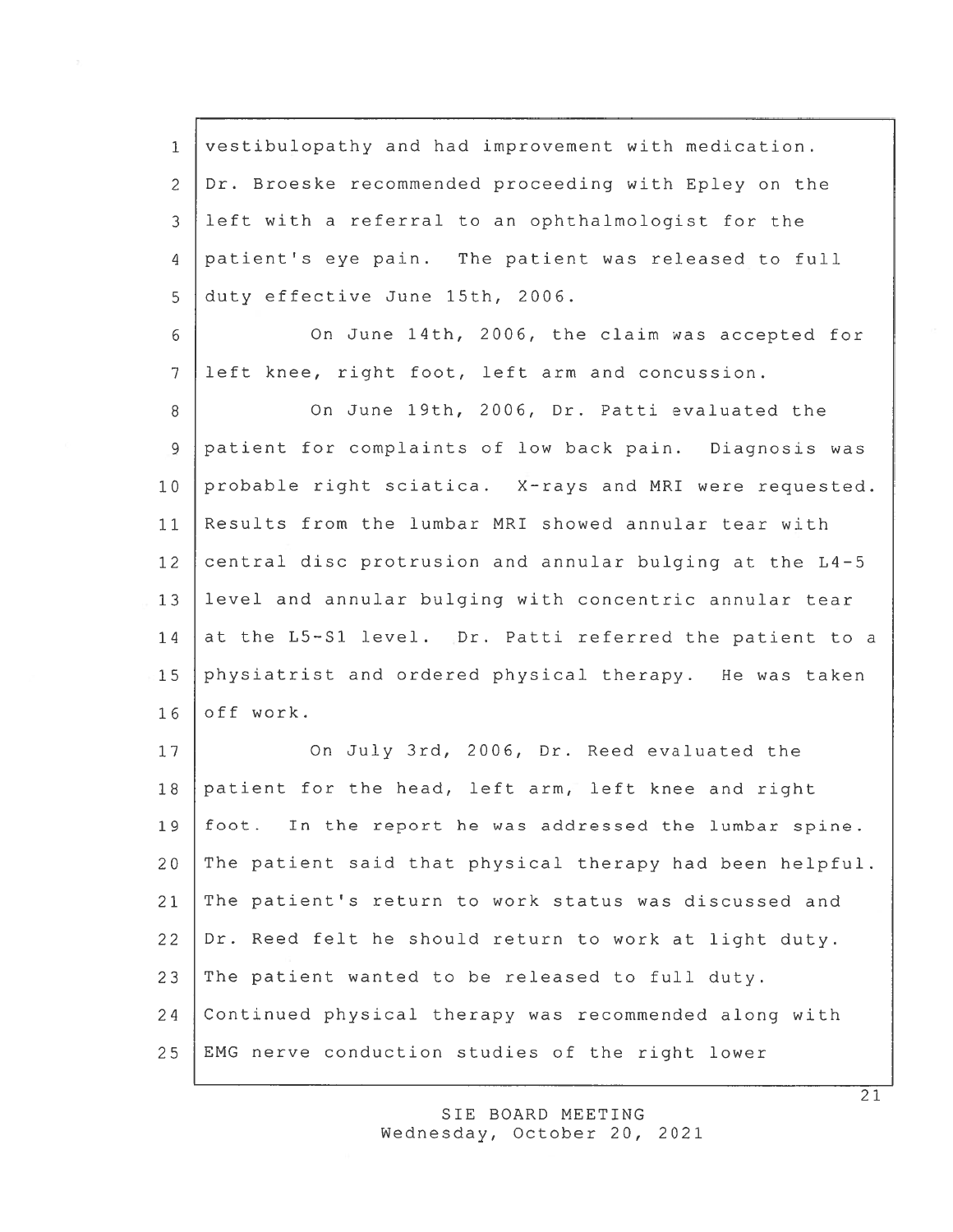1 extremity. Neuropsyche evaluation was also recommended. Dr. Reed was going to contact the third-party administrator to find out if the low back was an 4 accepted body part. Dr. Mortillaro saw the patient on July 10th, 2006 for psychological evaluation. He did not recommend any testing but did feel the patient would benefit from a short course of cognitive behavioral therapy to help him further address his headache management. Dr. Mortillaro felt the patient would return to work full duty. 12 EMG nerve conduction studies, done on July 17th, 2006, were normal in the right lower 14 extremity but showed evidence of annular tear and central disc protrusion with prior radicular right leg 16 symptoms now resolved. The patient wanted to try full-duty work. Follow-up with the ortho was 18 recommended along with two more weeks of physical 19 therapy. 20 On July 28th, 2006, the physical therapist reported 90 percen<sup>t</sup> improvement with only slight low back pain. The patient reported he was back to work full duty and didn't seem to have any limitation. He 24 was discharged with a home program. In his August 8th, 2006 report, Dr. Reed recommended

> SIE BOARD MEETING Wednesday, October 20, 2021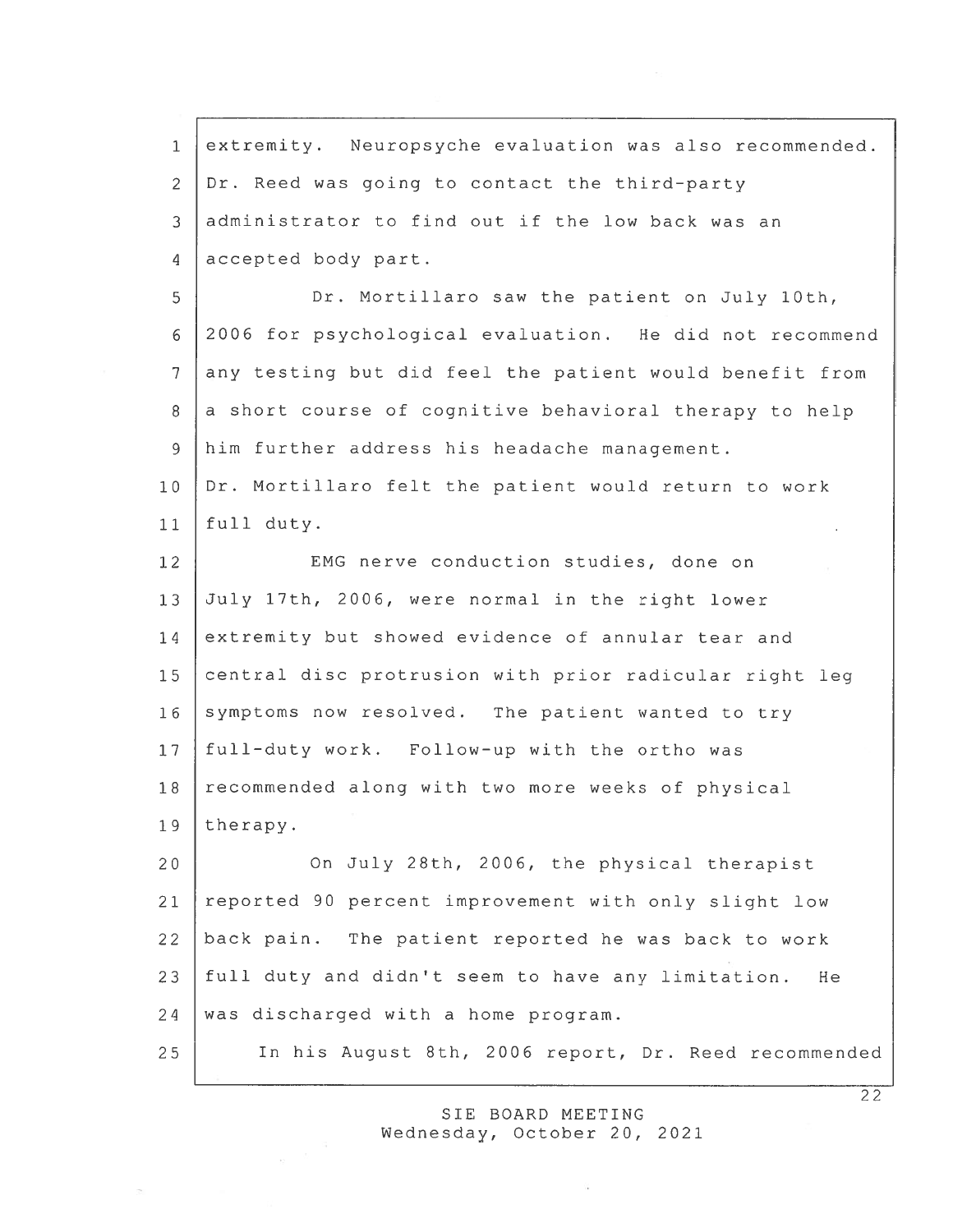1 follow—up with Dr. Broeske regarding recurring 2 headaches. Dr. Reed recommended an FCE but it does not 3 appear this was done. The patient wanted to continue 4 with <sup>a</sup> full—duty release and this was accommodated. 5 In December 2006, the patient continued to 6 complain of occasional headaches. He was prescribed 7 medication and would be reevaluated in two to three 8 months by Dr. Broeske. In January 2007, Dr. Perry 9 consulted with the patient regarding his low back 10 complaints from <sup>a</sup> chiropractic standpoint. Chiropractic 11 treatment was recommended. 12 On February 27th, 2007, claim acceptance was 13 amended to include the lumbar spine. 14 The last report in the file is dated 15 March 27th, 2007 from Dr. Broeske. The patient had 16 reached MMI and was stable and ratable. 17 | On May 9th, 2007, Dr. Villanueva penned a PPD 18 evaluation. He noted an April 27th, 2007 report from 19 Dr. Perry that also deemed the patient MMI. 20 Dr. Villanueva found 18 percen<sup>t</sup> WPI for the lumbar 21 spine, 0 percent WPI for the head, closed head injury, 22 0 percent WPI for the left forearm, 0 percent WPI for 23 the left and 0 percen<sup>t</sup> WPI for the right foot. 24 On January 9th, 2007, 2008, <sup>a</sup> Stipulation and 25 Order Regarding Settlement and Dismissal was filed by

> SIE BOARD MEETING Wednesday, October 20, 2021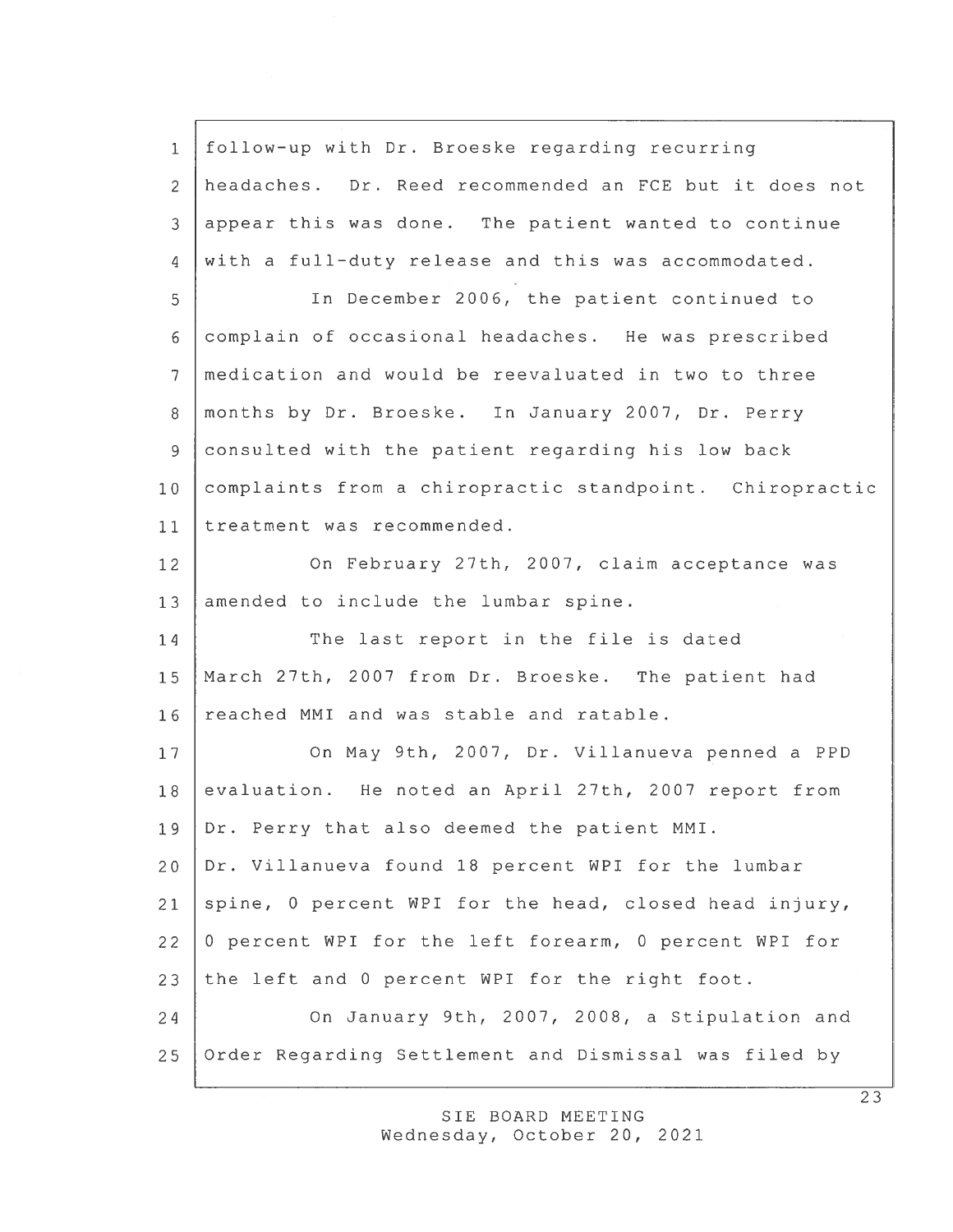1 the Appeals Officer concerning the percentage of the 2 impairment for the PPD. The parties agreed to 3 13 percen<sup>t</sup> WPI. 4 On April 17th, 2013, this employee sustained <sup>a</sup> 5 strain injury to his thoracic, lumbar, and sacroiliac 6 spine and bilateral hips. 7 Reporting for this injury will be taken from 8 Dr. Quaglieri's August 28th, 2013 report. 9 Initial reporting indicated the employee would 10 attend chiropractic treatment twice a week for four 11 weeks. The patient worked full duty during his 12 treatment and attended <sup>a</sup> total of 13 chiropractic visits 13 with no diagnostic testing or referrals to any 14 specialists. 15 The last report is dated June 26th, 2013, ten 16 weeks after the date of injury. Dr. Hogan noted the 17 patient had reached MMI and was stable and ratable 18 concerning the thoracic and lumbar and both hips. 19 Dr. Quaglieri performed <sup>a</sup> PPD evaluation on 20 August 28th, 2013. He found 2 percen<sup>t</sup> WPI for the left 21 hip, 2 percen<sup>t</sup> WPI for the right hip, 0 percen<sup>t</sup> WPI for 22 the lumbar spine and 6 percen<sup>t</sup> WPI for the thoracic  $23$  spine. Total impairment for the subsequent injury was 24 10 percent. 25 Present claim. On November 3rd, 2018, the

> SIE BOARD MEETING Wednesday, October 20, 2021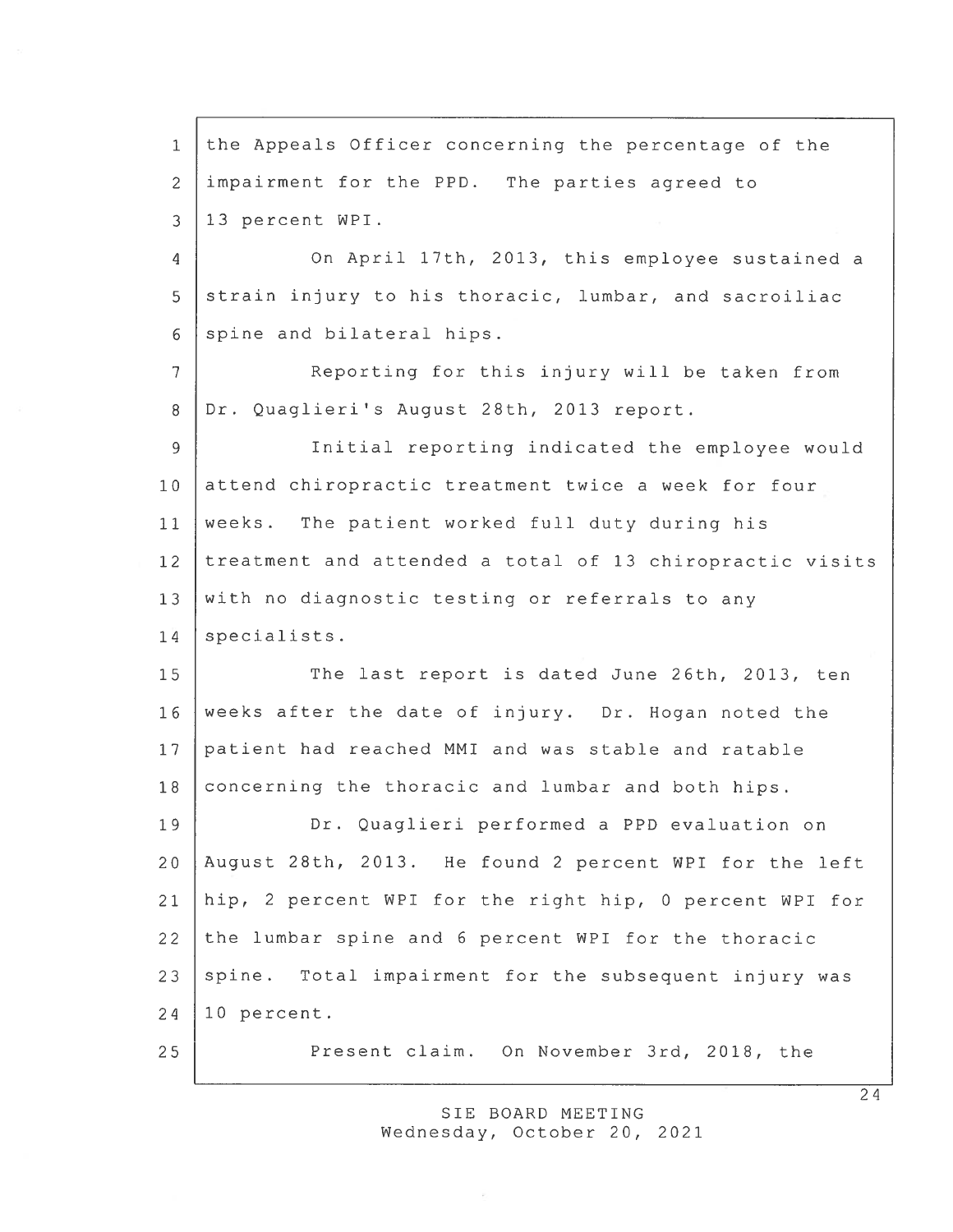employee was lifting <sup>a</sup> large man into <sup>a</sup> wheelchair when 2 he strained his back. Subsequent injury history will be taken from 4 Dr. Perry's October 14th, 2019 PPD report. The employee first sought treatment on December 27th, 2018 with Dr. Hogan. He treated with Dr. Hogan for <sup>a</sup> few months into 2019. An MRI was 8 recommended. 9 The employee began treatment with Dr. Archie Perry on April 11th, 2019. 11 | An MRI performed on May 3rd, 2019 revealed an L4-5 asymmetrical 2 millimeter bulge, facet arthropathy, thickening of the ligamentum flavum effacing the AP 14 diameter to 8 millimeters of the central canal stenosis, mild central canal stenosis, partial effacement left greater than right of recess. There was mild bilateral neuroforaminal narrowing. There was L5—S1 disc bulging, 18 AP diameter was 10 millimeters. 19 The employee underwent physical therapy from May 9th, 2019 to June 28th, 2019. On May 29th, 2019, Dr. Kucera performed bilateral L4-5 and L5—S1 facet injections. On July 11th, 2019, Dr. Perry determined the employee had reached maximum medical improvement and was stable and ratable.

> SIE BOARD MEETING Wednesday, October 20, 2021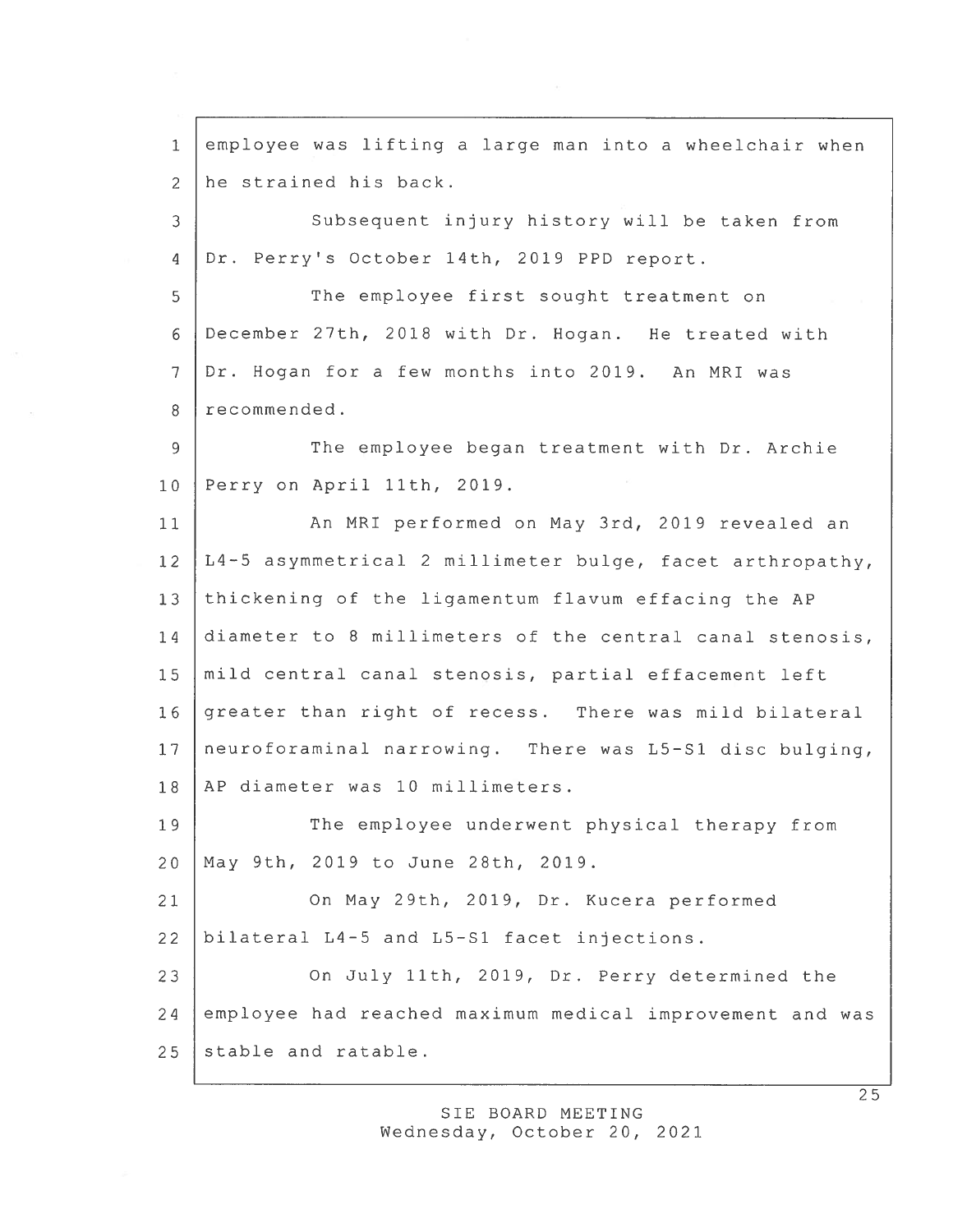On October 14th, Dr. Rod Perry performed <sup>a</sup> PPD 2 evaluation in which he determined the employee had 20 percen<sup>t</sup> WPI. He apportioned the prior 13 percen<sup>t</sup> WPI, leaving <sup>a</sup> net 7 percen<sup>t</sup> WPI. The employee took this in <sup>a</sup> lump sum. Findings. NRS 616B.557 (1) . This claim involves an additional injection and additional permanen<sup>t</sup> impairment. The documents presented suppor<sup>t</sup> additional compensation as <sup>a</sup> result of the combined 10 effects of the preexisting impairment and subsequent 11 injury. 12 Therefore, NRS 616B.557(1) has been satisfied. 13 NRS 616B.557(3). The employee received a prior 13 percen<sup>t</sup> WPI for his May 29th, 2006 lumbar claim. 15 Therefore, NRS 616B.557(3) has been satisfied. NRS 616B.557(4). The employer provided numerous documents to show employer knowledge. The Administrator finds the following two to be most persuasive: LVMPD Medical Evaluation Form dated June 22nd, 2006 faxed to Metro. It notes, "Physician's objection findings, L-spine, disk, Transfer to 23 physiatrist, EMG/NCV." 24 Stipulation and Order regarding settlement and dismissal dated January 9th, 2007, 2008, which

> SIE BOARD MEETING Wednesday, October 20, 2021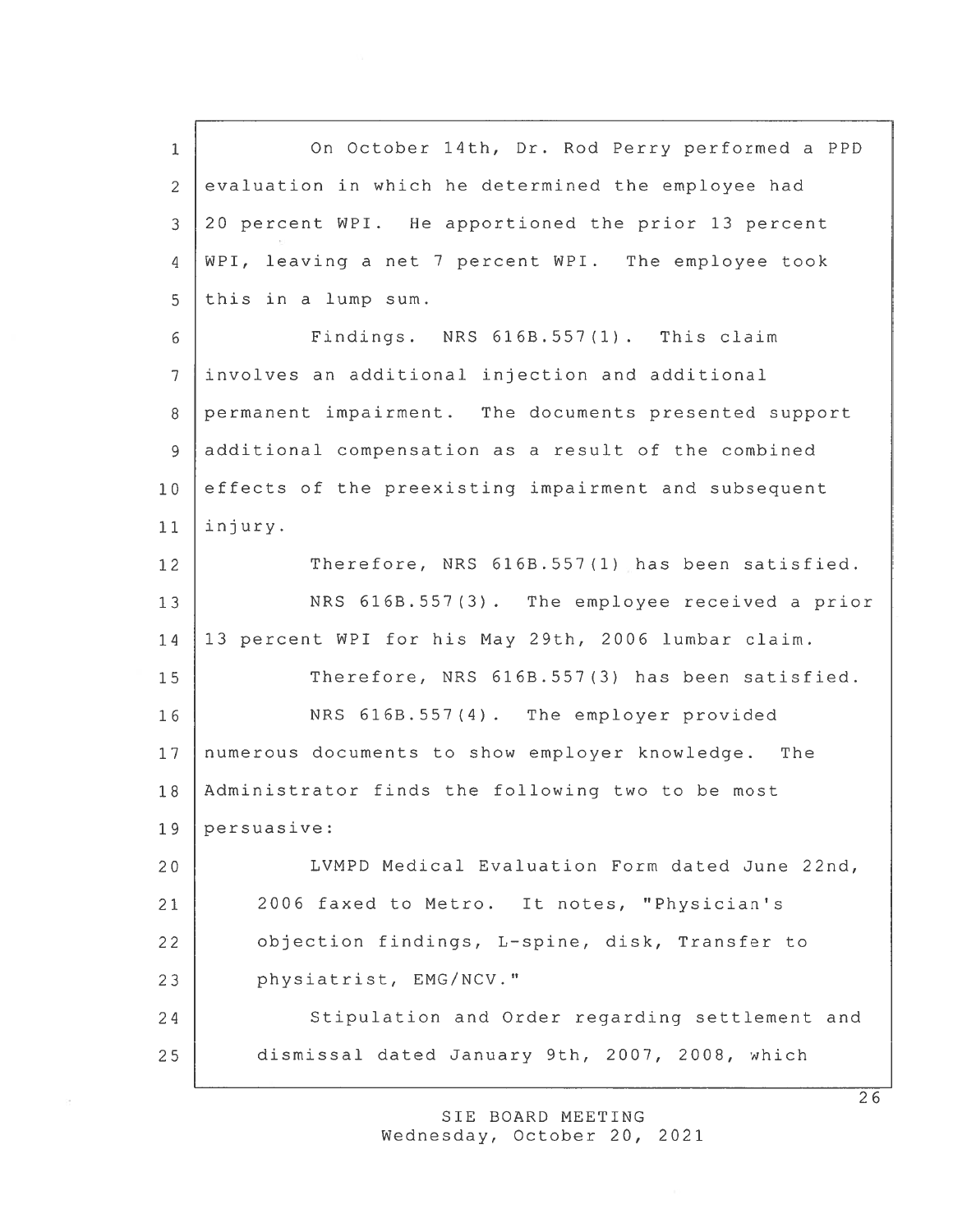contains <sup>a</sup> certificate of mailing to LVMPD, Risk Management, Moreen Lasiter, 400 East Stewart Avenue, Las Vegas, Nevada 89101" and which notes "That the parties stipulate and agree that the insured employer, Las Vegas Metropolitan Police Department, award the claimant, employee, <sup>a</sup> permanen<sup>t</sup> partial disability, PPD, award based on <sup>a</sup> 13 percen<sup>t</sup> whole 8 person impairment." In this case, the employer was aware the employee had <sup>a</sup> lumbar spine injury to his disc which likely caused radicular symptoms and ultimately amounted to <sup>a</sup> 13 percen<sup>t</sup> WPI. 13 Therefore, NRS 616B.557(4) has been satisfied. NRS 616B.557(5) . Subsection 5 does not need to be satisfied in order for this claim to be considered 16 for reimbursement since the date of the injury is after 17 the October 1st, 2007 change in the requirement of the 18 statute. Thank you. BOARD CHAIR MEYER: Thank you, Ana. Does anybody have questions regarding this  $22$  claim? 23 None? Okay. I will take a motion for this  $24$  claim. BOARD MEMBER WILSON: This is Sharolyn. I move

> SIE BOARD MEETING Wednesday, October 20, 2021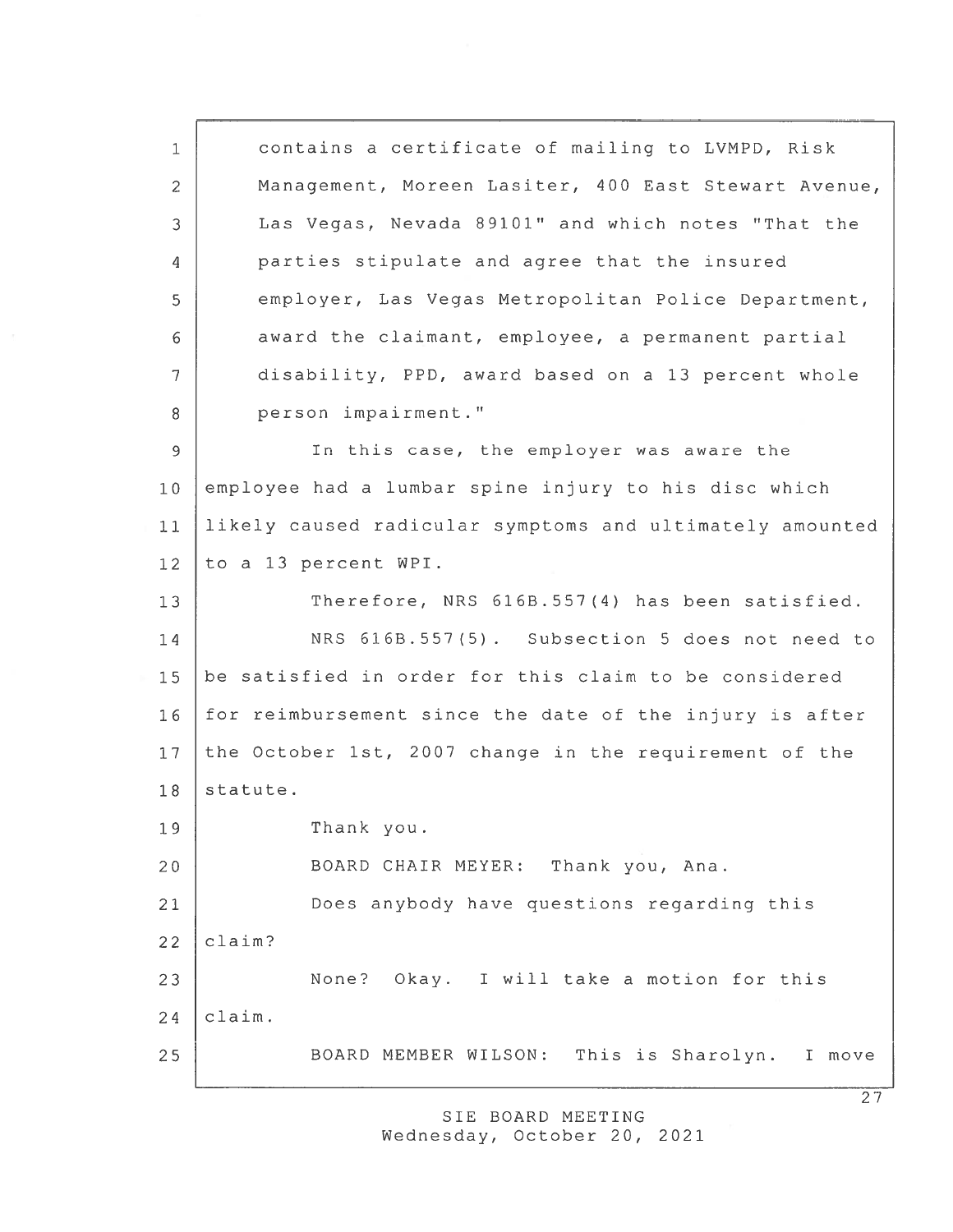that the Board accep<sup>t</sup> the Administrator's recommendation regarding Las Vegas Metropolitan Police Department, claim number 18D34F895559 in the amount of verified costs of \$59,006.04. BOARD MEMBER WASHINGTON: This is Michele.  $\mathbf I$ 6 second that motion. BOARD CHAIR MEYER: All in favor? (Board members said "aye.") 9 BOARD CHAIR MEYER: Is that everybody? All right. We'll move on to item 7, and 11 | this  $-$  MR. PRICE: Thank you all for your time. I'm going to leave you at this time. This is Kim. BOARD CHAIR MEYER: Okay. Thank you. MR. PRICE: Thank you so much. Welcome aboard, new members. And I'll talk to you soon. Good day. 17 | BOARD CHAIR MEYER: Thank you. 18 | All right. We'll move on to item 7, which is the Administrator's recommendation regarding 20 supplemental requests. 21 | And we will start with Clark County, claim number 0583—WC—18—0000200. 23 Go ahead, Ana. 24 | MS. ARANDA: Are there any disclosures? BOARD CHAIR MEYER: Yes. Thank you.

> SIE BOARD MEETING Wednesday, October 20, 2021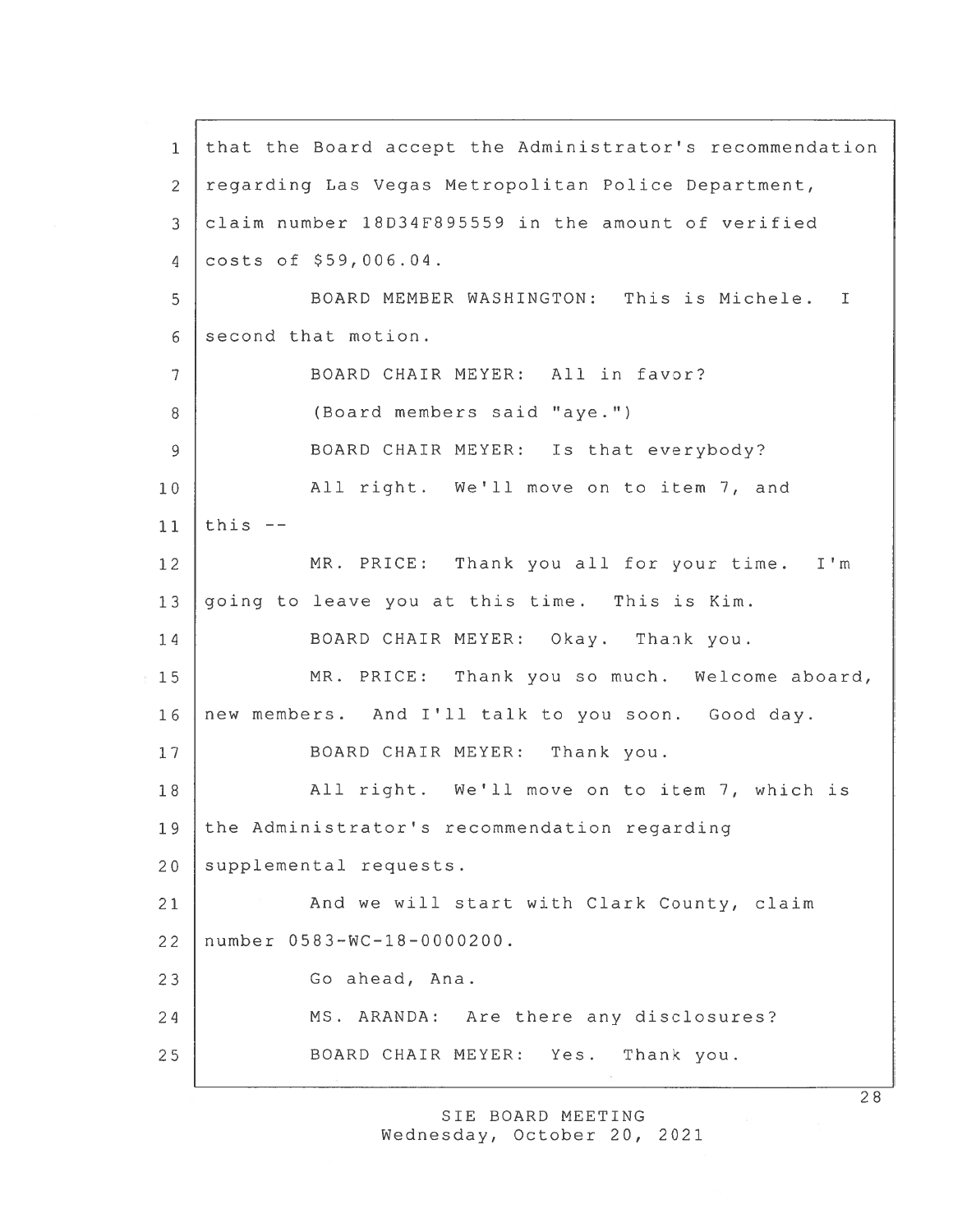1 Does anybody have disclosures for this one? 2 Appears to be none. 3 MS. ARANDA: Okay. Administrator's 4 recommendation. It is the Administrator's 5 recommendation to accept this second supplemental 6 reques<sup>t</sup> for previously disallowed amounts pursuan<sup>t</sup> to 7 NRS 616B.557 for the lumbar spine. 8 Amount of reimbursement. The total amount 9 requested for reimbursement is \$264.41. The amount of 10 verified costs is \$264.41. 11 This request was received from Dalton L. Hooks, 12 Jr., Attorney, of Hooks, Meng & Clement on August 4th, 13 2021. 14 This request contained documentation that 15 supports reimbursement of the previously disallowed 16 amounts from the May 6th, 2021 Explanation of 17 Disallowance at lines 1-2. 18 | And that is it. 19 | BOARD CHAIR MEYER: Thank you. 20 Any questions, Board members? 21 I have none, either. Would someone like to 22 | make a motion on this supplemental. 23 BOARD MEMBER WASHINGTON: This is Michele. 24 BOARD CHAIR MEYER: Go ahead. 25 BOARD MEMBER WASHINGTON: I make <sup>a</sup> motion that

> SIE BOARD MEETING Wednesday, October 20, 2021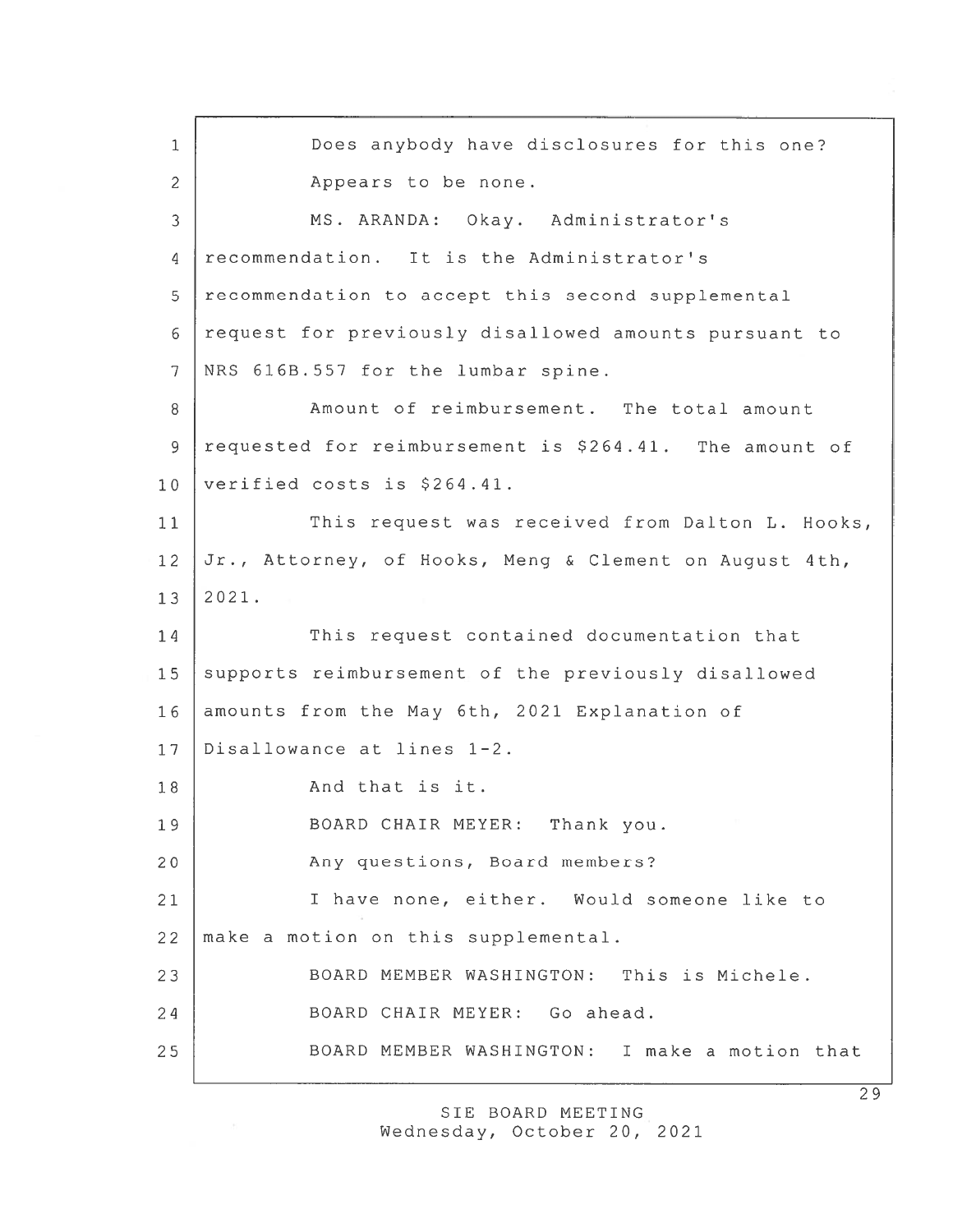we accep<sup>t</sup> the Administrator's recommendation for the 2 second supplemental request of previously disallowed amounts, verified costs, \$264.11, for Clark, University Medical Center. I'm sorry. For Clark County. BOARD CHAIR MEYER: Thank you. BOARD MEMBER WILSON: This is Sharolyn. I'll 7 second that motion. 8 BOARD CHAIR MEYER: All right. All in favor? (Board members said "aye.") BOARD CHAIR MEYER: All right. Next is claim number 14G28Y02217 for Nevada Energy. And I'll remember the disclaimer this time. CCMSI is the third-party 13 administrator for Carson City, but that will not affect 14 | my decision today. BOARD MEMBER WILSON: This is Sharolyn. CCMSI is also the third-party administrator for Washoe County, 17 but that will not affect my decision. 18 | BOARD MEMBER LANG: This is Wendy. CCMSI is the third—party administrator for Douglas County, but that will have no impact on my decision today. BOARD MEMBER CAIRES: This is Leeann Caires. CCMSI is also our third—party administrator, which will not affect my decision. BOARD MEMBER WASHINGTON: This is Michele. CCMSI is also our third-party administrator, but this

> SIE BOARD MEETING Wednesday, October 20, 2021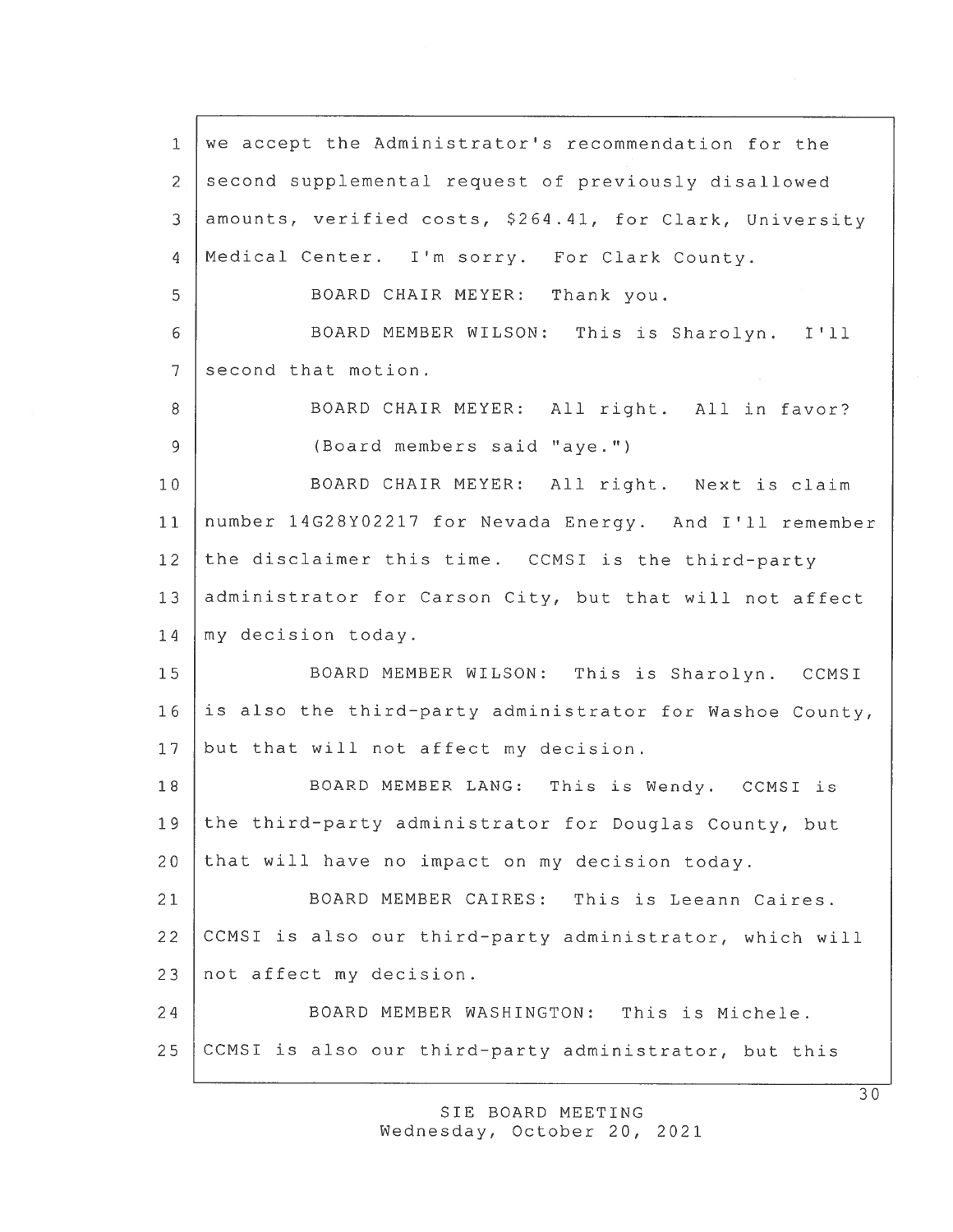1 will not affect my decision. 2 BOARD CHAIR MEYER: Thank you. 3 Go ahead, Ana. 4 MS. ARANDA: Administrator's recommendation. <sup>5</sup> It is the Administrator's recommendation to accep<sup>t</sup> this 6 first supplemental pursuan<sup>t</sup> to NRS 616B.557 for the <sup>7</sup> cervical spine, right shoulder and left knee only. The 8 left shoulder, right knee and lumbar spine, reopened 9 under the Eebruary 9th, 2009 claim, are excluded. 10 Additionally, the conditions of mild traumatic brain <sup>11</sup> injury, postconcussion syndrome, PTSD, posttraumatic 12 headaches and hypersomnolence, which were ordered 13 accepted by January 29th, 2018 Appeals Officer Decision, 14 are specifically excluded. 15 The total amount requested for reimbursement is  $16$   $\mid$  \$156,641.47. The amount of verified costs is  $17 \mid $121,250.11$ . An explanation of the disallowance is 18 attached to this letter. 19 Background. This request was received from 20 CCMSI on July 20th, 2021. 21 This request contained reporting and payment 22 for the following expenses: 23 Office visits with Dr. Thekkakara for treatment <sup>24</sup> of PTSD from January 25th, 2019 through July 22nd, 25 2019;

> SIE BOARD MEETING Wednesday, October 20, 2021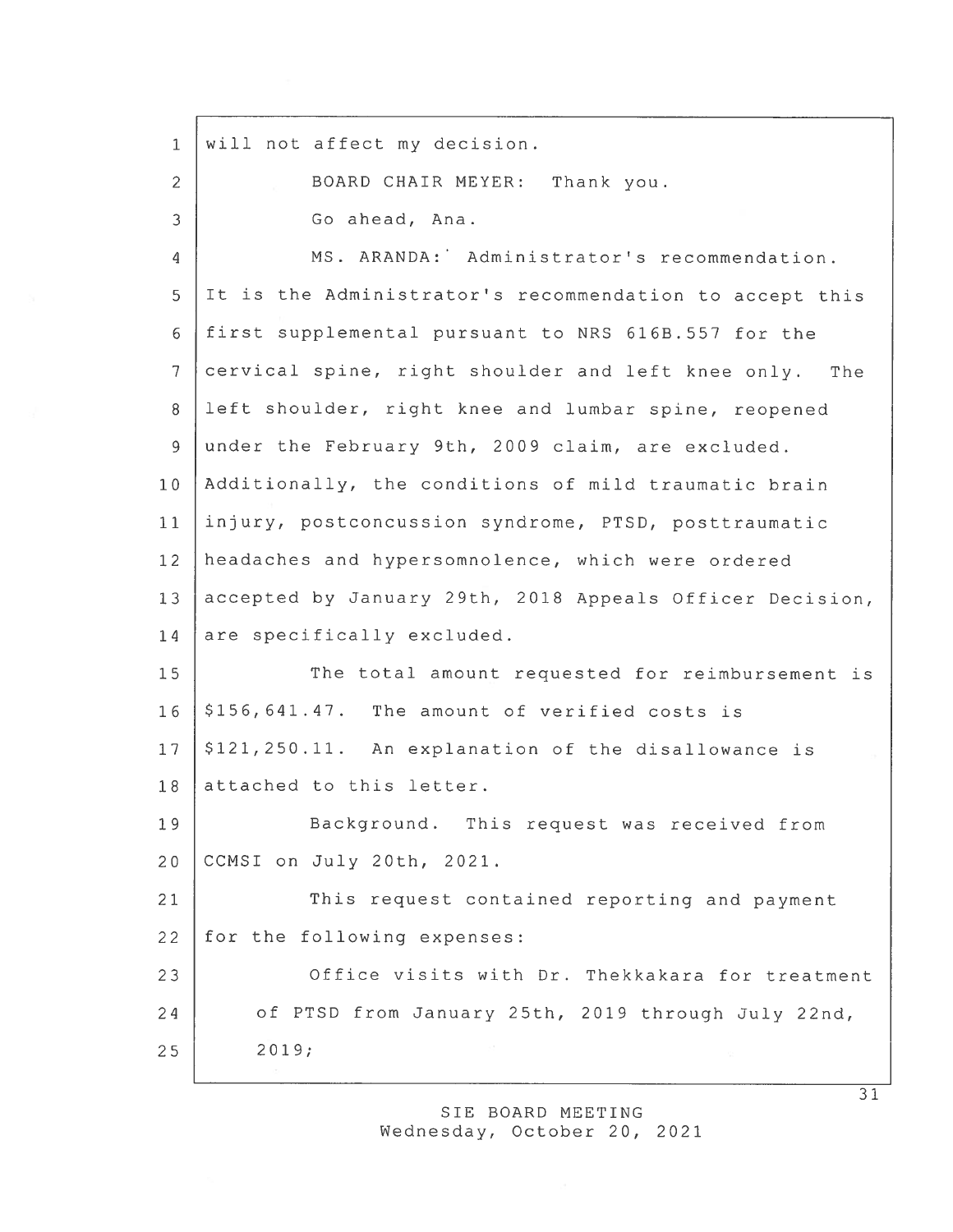1 Office visits with Dr. Singh for treatment of 2 PTSD from a February 26th, 2020 through March 2nd, 3 2021; 4 Office visits with Dr. Stanfield for treatment 5 | of pain disorder from March 8th, 2019 through 6 December 8th, 2020; 7 | Office visits with Dr. Jones from May 8th, 2019 8 through May 4th, 2020, to include left knee 9 arthroplasty on May 8th, 2020; 10 | ASC for May 8th, 2019 left knee arthroplasty; 11 Office visits with Dr. Andrews for treatment of 12 narcolepsy, hypersomnolence, from April 3rd, 2019 13 through October 19th, 2020; 14 Office visits with Dr. Berman for pain, to 15 include trigger point injections and cervical facet 16 RFA at C4-5, from April 1st, 2019 through 17 January 4th, 2021; 18 EKG and labs on April 17th, 2019; 19 Ferritin levels on April 17th, 2019; 20 Ultrasound of the left lower leg on May 13th, 21 2019; <sup>22</sup> Physical therapy from May 15th, 2019 through 23 September 10th, 2019; 24 UDS on July 2nd, 2020 and August 3rd, 2020; 25 Labs on January 15th, 2021;

> SIE BOARD MEETING Wednesday, October 20, 2021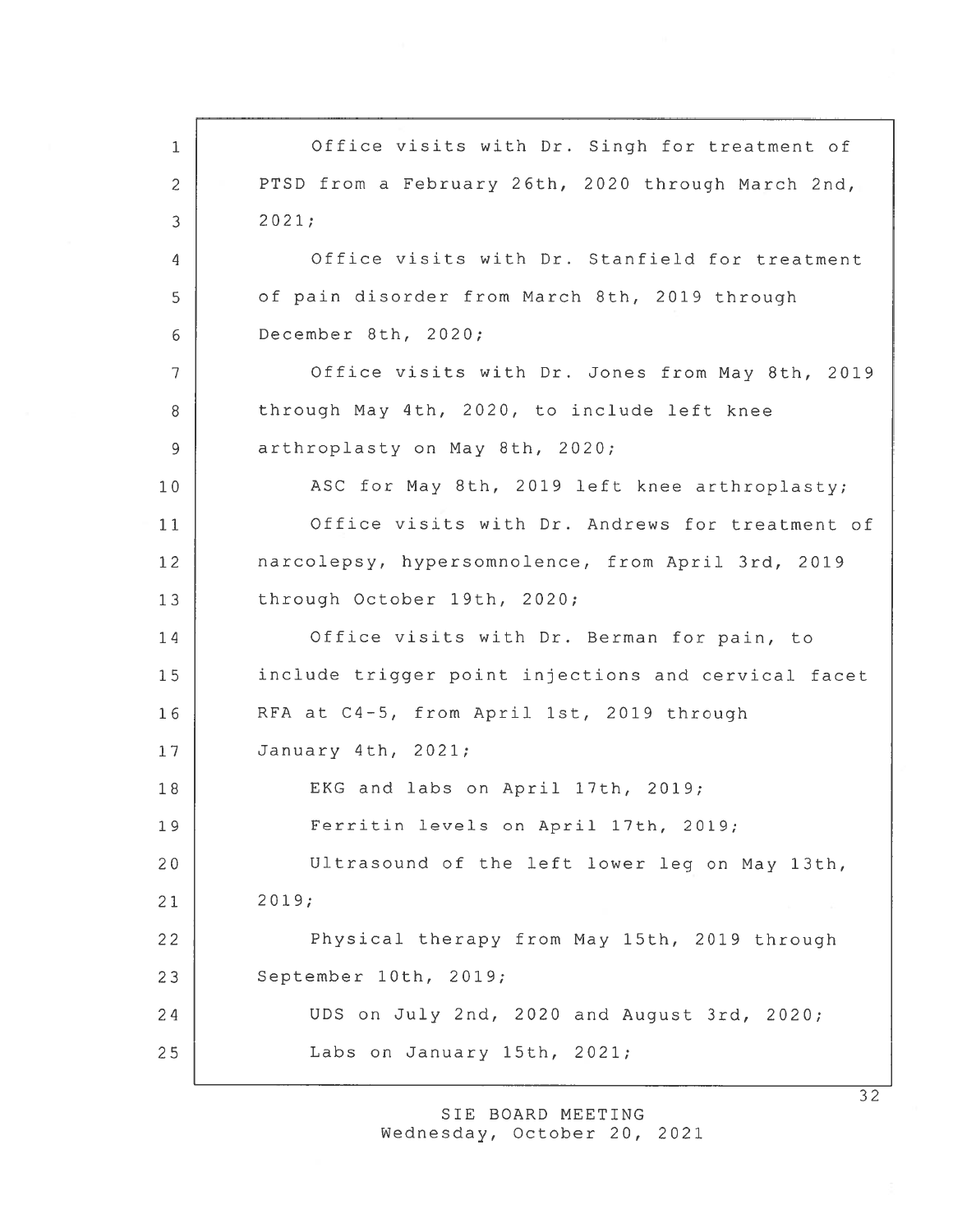1 Mileage from April 1st, 2019 through July 31st,  $2 | 2019;$ 3 Prescription from April 4th, 2019 through March 24th, 2021; 5 Temporary total disability, TTD, from April 13th, 2019 through June 5th, 2020; Vocational rehabilitation maintenance from June 6th, 2020 through March 26th, 2021; Permanent total disability from March 27, 2021 10 through March 31st, 2021; Vocational rehabilitation services from July 9th, 2020 through March 22nd, 2021. 13 | This employee underwent a left total knee 14 replacement on May 8th, 2019. He underwent post-op physical therapy. On September 25th, 2019, Dr. Jones determined he had reached maximum medical improvement for the left knee and released him to full duty for that body part. 19 The employee continued to treat with Dr. Berman for the cervical spine, 2014 claim, and the lumbar spine, under the 2009 claim. On June 3rd, 2020, Dr. Berman assigned permanen<sup>t</sup> sedentary work 23 restrictions. The employee continued to treat with Dr. Stanfield for psychotherapy related to pain disorder. He also continued to treat with Dr. Singh, <sup>a</sup>

> SIE BOARD MEETING wednesday, October 20, 2021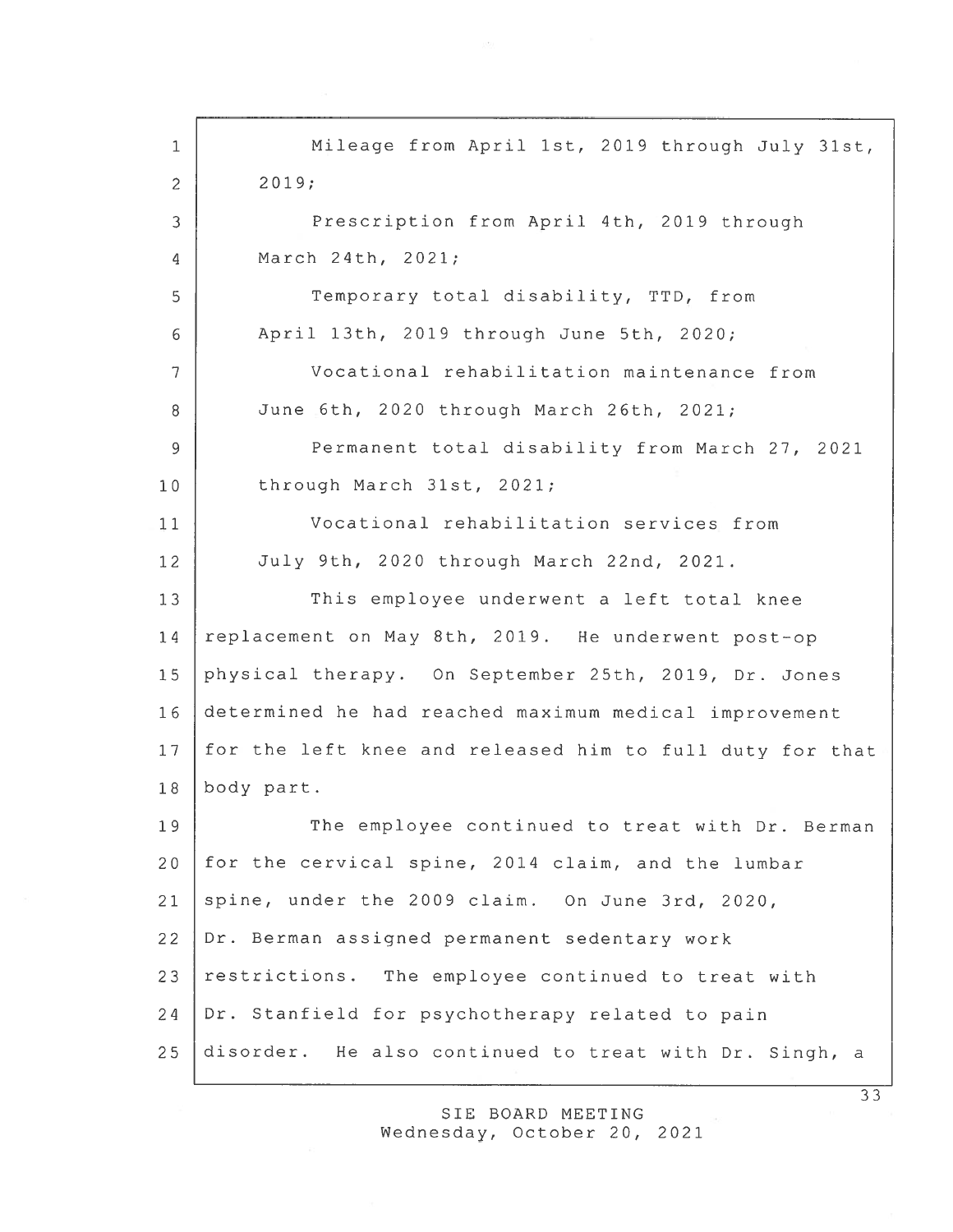1 psychiatrist, for his PTSD. The employee also continued 2 to treat with Dr. Andrews for his narcolepsy, 3 hypersomnolence.

On July 9th, 2020, the employee was referred  $\overline{4}$ 5 for vocational rehabilitation services. His employment 6 was officially terminated on October 2nd, 2020. The 7 vocational rehabilitation counselor recommended 8 permanent total disability under the odd lot doctrine. 9 This became effective March 27, 2021. The employee's 10 average monthly wage for 2021 is  $$3,570.82$  less a 11 10 percen<sup>t</sup> recovery for prior paid PPD5 equals  $12 \mid $3,213.74$ . He will be eligible for a cost-of-living 13 increase in 2022.

14 The employee takes large amounts of 15 medications, mostly for his PTSD. The table below shows 16 which medications are eligible/not eligible for 17 reimbursement from the subsequent injury account.

18 The table lists 20 medications of which only three are eligible for reimbursement from Subsequent Injury Account: one, Gabapentin 300 milligrams prescribed by Dr. Berman for pain; Oxycodone prescribed business Dr. Berman for pain; and Pramipexole prescribed by Dr. Berman for restless leg syndrome. 24 As noticed in the last submission, there is possible subrogation recovery in this matter. On

> SIE BOARD MEETING Wednesday, October 20, 2021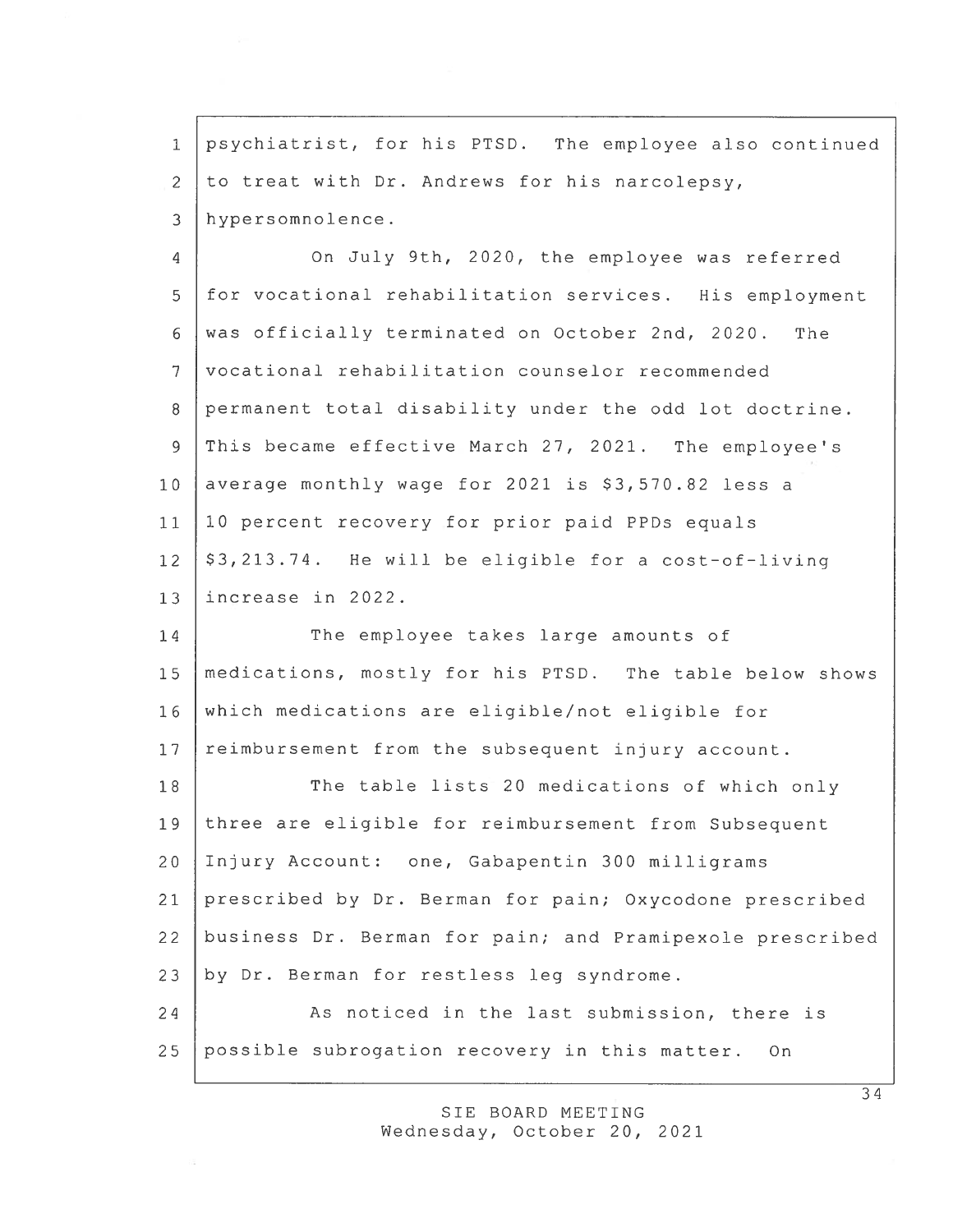1 August 17th, 2015, the employee filed <sup>a</sup> civil action in 2 the Second Judicial District Court, Case Number 3 CV15—01664, against the driver of the vehicle who 4 rear-ended him. Also, the employee has a second civil 5 action in the Second Judicial District Court, Case 6 Number CV16—01571, filed on July 28th, 2016, related to 7 this claim. 8 Thank you. 9 BOARD CHAIR MEYER: Thank you. And <sup>I</sup> 10 appreciate you putting that chart of medications in 11 there, because <sup>I</sup> was jotting down questions about that <sup>12</sup> when we came upon this chart. That was very, very 13 helpful. So thank you for that. 14 | All right. Does anybody else have questions or 15 comments regarding this claim? 16 All right. I will take <sup>a</sup> motion. 17 | BOARD MEMBER WILSON: This is Sharolyn. I move 18 that the Board accep<sup>t</sup> the Administrator's recommendation 19 regarding NV Energy, claim number 14G28Y02217, in the 20 amount of verified costs of \$121,250.11. 21 BOARD MEMBER LANG: This is Wendy. I'll second  $22$  that. 23 BOARD CHAIR MEYER: Thank you. All in favor? 24 (Board members said "aye.") 25 BOARD CHAIR MEYER: Okay. And our final claim

> SIE BOARD MEETING Wednesday, October 20, 2021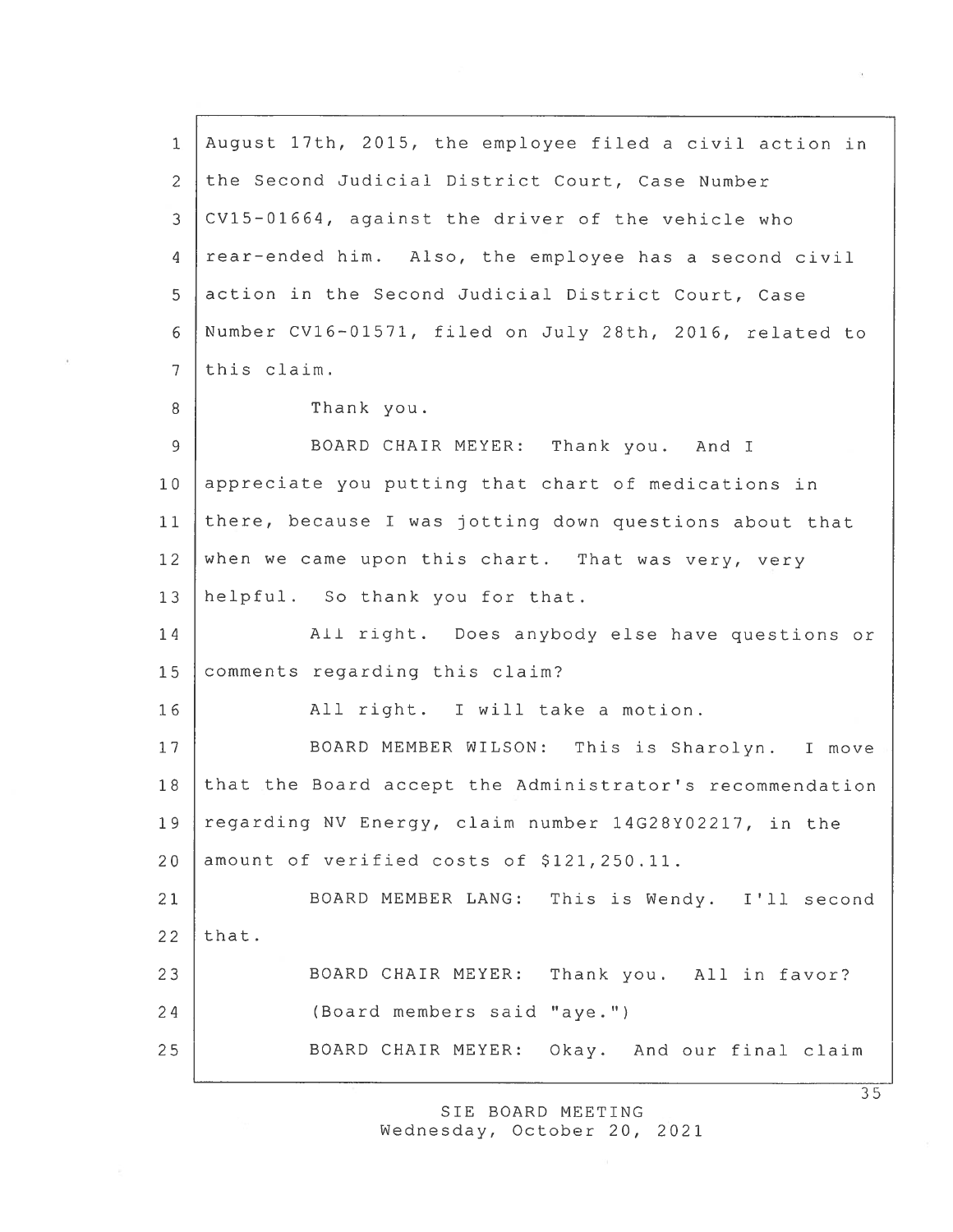is for Nevada System of Higher Education, claim number 19515F899624. 3 MS. NEFF: Any disclosures? BOARD MEMBER WASHINGTON: This is Michele. Yes. This is Michele. I will recuse from this as I'm employed by Nevada System of Higher Education. BOARD CHAIR MEYER: Thank you. 8 | Carson City's third-party administrator is CCMSI, so I have the same disclaimer as before. BOARD MEMBER WILSON: This is Sharolyn. Washoe County's TPA is CCMSI as well. So I declare the same disclaimer as previously. 13 | BOARD CHAIR MEYER: Thank you. Go ahead, Ana. BOARD MEMBER CAIRES: Leeann Caires. BOARD CHAIR MEYER: Okay. 17 | BOARD MEMBER CAIRES: CCMSI is also our 18 third-party administrator. I have the same disclaimer. 19 | BOARD CHAIR MEYER: Thank you. BOARD MEMBER LANG: This is Wendy. CCMSI is 21 the third-party administrator for Douglas County. So my disclaimer stays in place. BOARD CHAIR MEYER: Okay. Go ahead, Ana. MS. ARANDA: Administrator's recommendation. It is the Administrator's recommendation to accep<sup>t</sup> this

> SIE BOARD MEETING Wednesday, October 20, 2021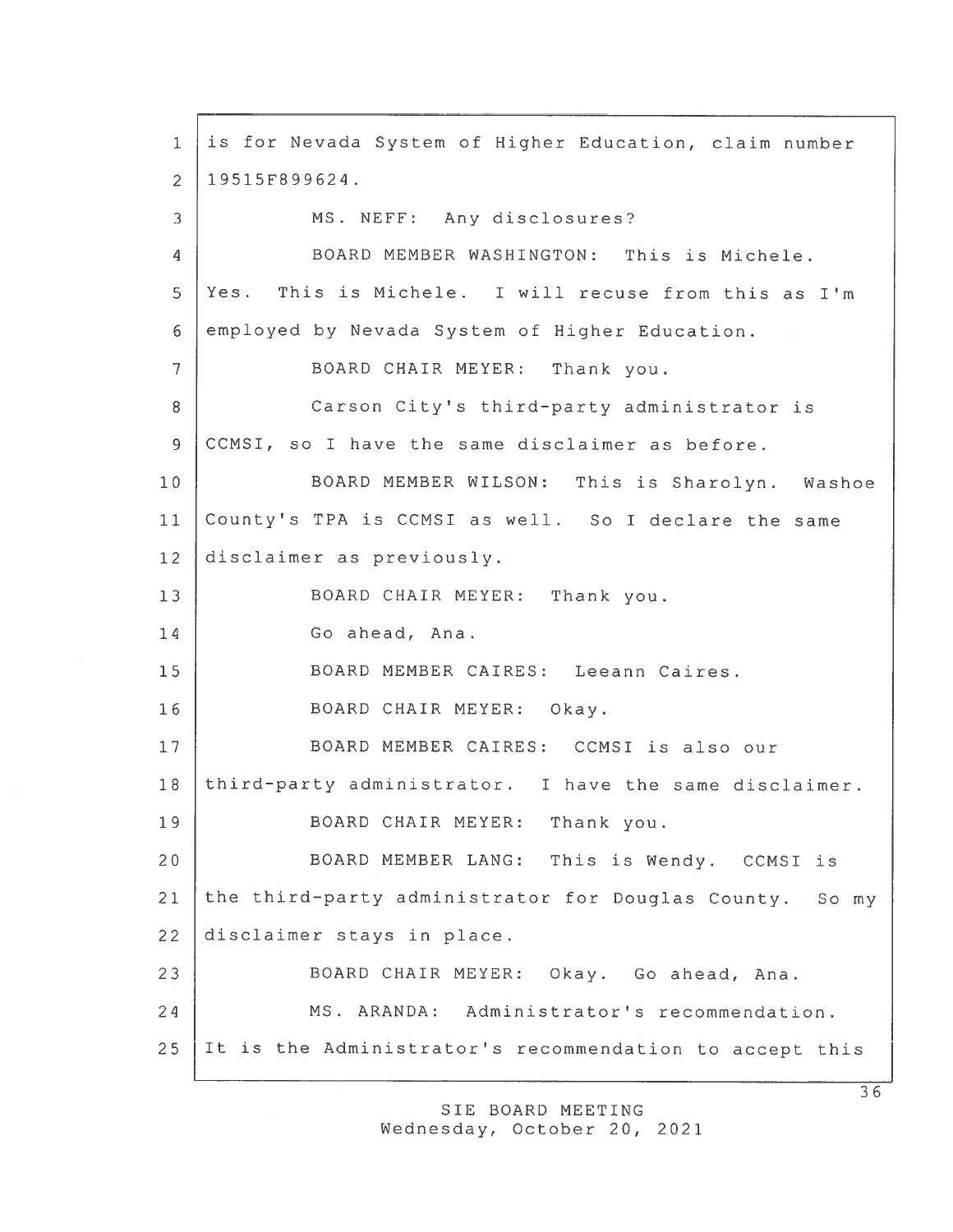1 first supplemental reques<sup>t</sup> pursuan<sup>t</sup> to NRS 6l6B.557 for 2 the left shoulder. 3 Amount of reimbursement. The total amount 4 requested for reimbursement is \$53,106.85. The amount 5 of verified costs is \$53,101.31. An explanation of the 6 disallowance is attached to this letter. 7 Background. This reques<sup>t</sup> was received from 8 CCMSI on August 20th, 2021. 9 This request contained reporting and payment 10 for the following expenses: 11 Office visit with Dr. Uppal on May 7th, 2020; 12 Office visit with Dr. Hall on May 11th, 2020; 13 Prescription dated September 24th, 2019; 14 2021 PPD annual installment in the amount of  $15$   $$792.96$ ; 16 Vocational rehabilitation school in the amount 17 of \$17, 550.00; 18 Vocational rehabilitation maintenance from 19 August 8th, 2020 through August 6th, 2021; 20 Vocational rehabilitation services from 21 June 25th, 2020 through July 8th, 2021. 22 At the last submission it was noted that the 23 employee had received his initial PPD payment. On 24 July 7th, 2020, he signed his election of method for 25 annual installment payments.

> SIE BOARD MEETING Wednesday, October 20, 2021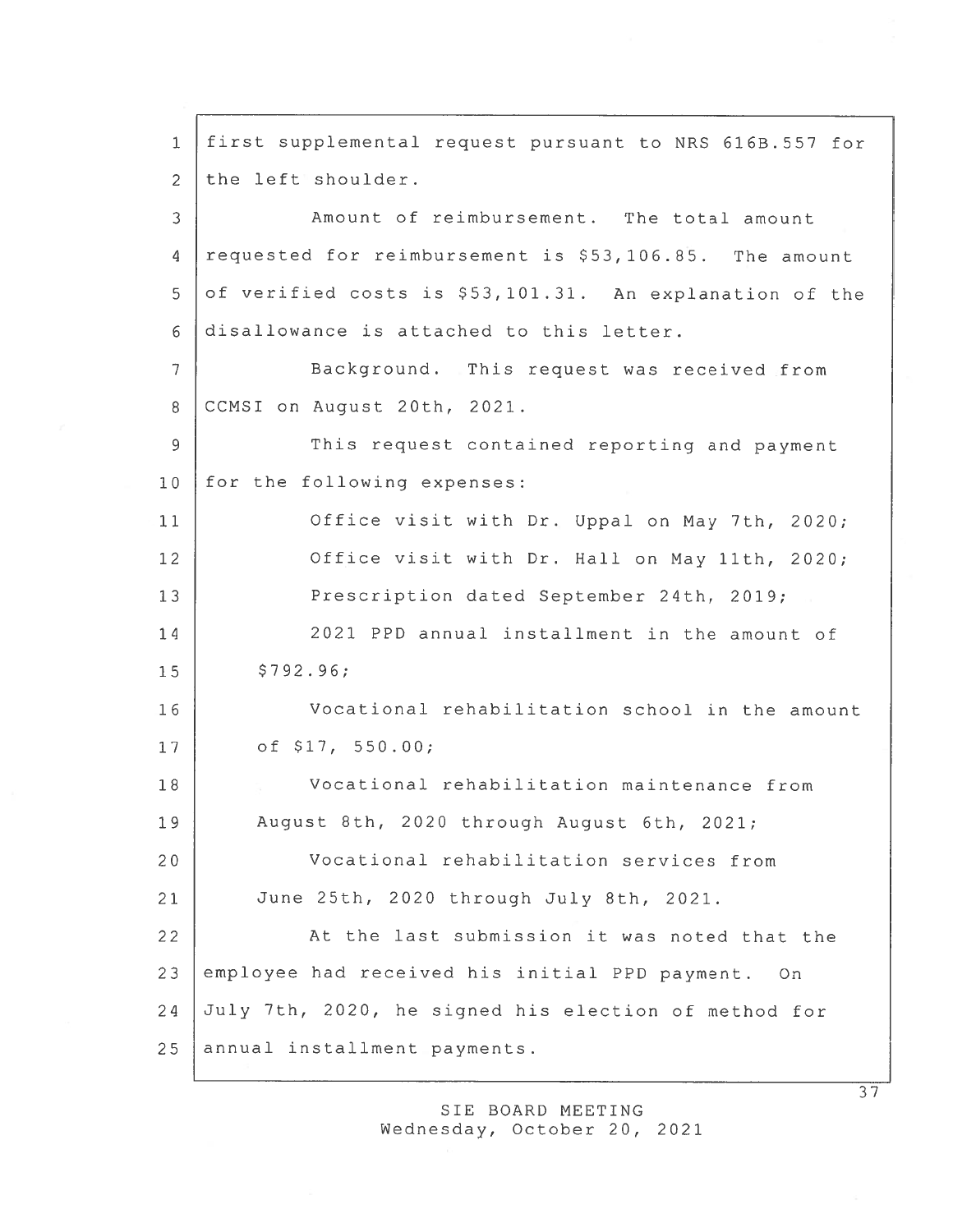| The employee's formal vocational rehabilitation          |
|----------------------------------------------------------|
| training program was approved by the TPA. The program    |
| was for the employee to be a customer service clerk.     |
| The 12-month program was to run from July 13th, 2020 to  |
| July 12th, 2021 at New Horizons Computer Learning        |
| Center. Job placement was to run from July 13th, 2021    |
| to August 8th, 2021. Unfortunately, due to COVID-19 and  |
| various issues with the employee's learning              |
| disabilities, he struggled in the program. On May 11th,  |
| 2021, a three-month program extension was granted to     |
| October 12th, 2021 with a 28-day job placement program   |
| through November 9th, 2021.                              |
| Thank you.                                               |
| BOARD CHAIR MEYER: Thank you, Ana.                       |
| Any questions, Board?                                    |
| All right. I'll take a motion for this claim.            |
| BOARD MEMBER LANG: This is Wendy. I move to              |
| accept the Administrator's recommendation for this first |
| supplemental request for Nevada System of Higher         |
| Education, claim number 19515F899624 in the verified     |
| costs of \$53,101.31.                                    |
| BOARD CHAIR MEYER:<br>Thank you, Wendy.                  |
|                                                          |
| BOARD MEMBER WILSON: This is Sharolyn.<br>I'11           |
| second that motion.                                      |
|                                                          |

SIE BOARD MEETING Wednesday, October 20, 2021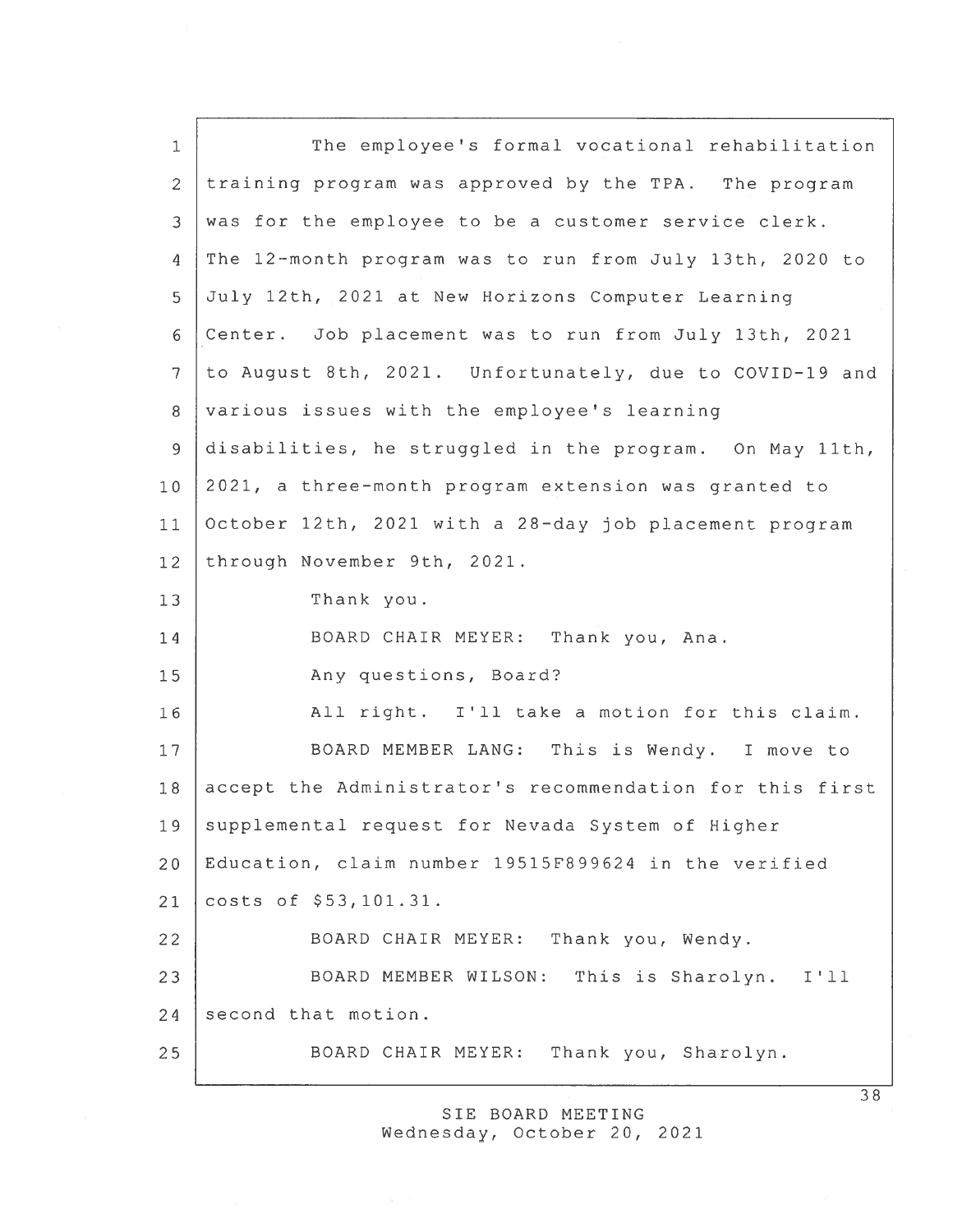1 | All in favor? 2 (Board members said "aye.") 3 BOARD CHAIR MEYER: All right. I think, we go<sup>t</sup> 4 everybody. Thank you. 5 We will move on to item 8, additional items. 6 General matters of concern to Board members regarding 7 matters not appearing on the agenda. Does anybody have 8 any general matters of concern? 9 Okay, b. is old and new business. Do we have 10 any old and new business? 11 All right. We will look at c., which is the 12 schedule of the next meeting. If everybody can 13 double-check their calendars to see if there is any 14 conflicts with the next meeting on November 17th and 15 December 15th. 16 All right. Sounds like everybody's good with  $17$  that. 18 Number 9 is public comment. The opportunity 19 for public comment is reserved for any matter within the 20 jurisdiction of the Board. No action on such an item 21 can be taken by the Board unless and until the matter 22 has been agendized as an action item. Comment from the 23 public is limited to three minutes per person. 24 Still no public, I'm gathering? 25 MS. ARANDA: No public.

> SIE BOARD MEETING Wednesday, October 20, 2021